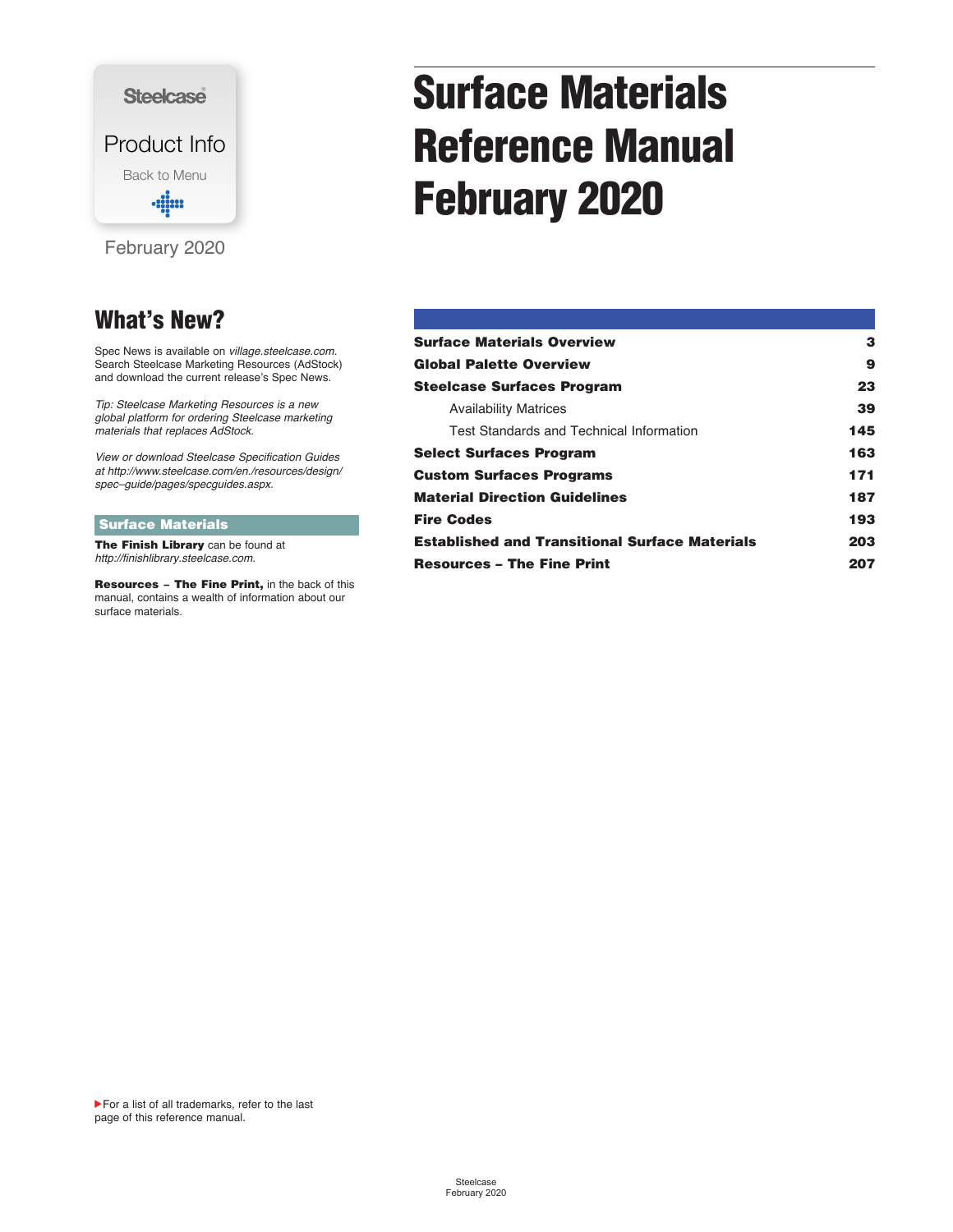## **Vertical Surface Fabric Technical Information**

. . . . . . . . . . . . . . . . . . . . . . . . . . . . . . . . . . . . . . . . . . . . . . . . . . . . . . . . . . . . .

Steelcase Surfaces

| <b>Steelcase Textiles</b>              |                                | <b>Application</b>                |
|----------------------------------------|--------------------------------|-----------------------------------|
| Abacus <sup>O</sup>                    | $\blacktriangleright$ Page 153 | Systems, case                     |
| Alloy                                  | $\blacktriangleright$ Page 153 | $\blacktriangleright$ See page 13 |
| Bariolage                              | $\blacktriangleright$ Page 153 | Matrix, for pro                   |
| B-Free Knit <b>⊕</b>                   | $\blacktriangleright$ Page 153 |                                   |
| <b>Billiard Multi-Use by Designtex</b> | $\blacktriangleright$ Page 153 |                                   |
| <b>Boccie</b>                          | $\blacktriangleright$ Page 153 |                                   |
| Bouquet <sup>O</sup>                   | $\blacktriangleright$ Page 153 |                                   |
| Buzz2 <del>®</del>                     | $\blacktriangleright$ Page 153 |                                   |
| Charm                                  | $\blacktriangleright$ Page 153 |                                   |
| Code                                   | $\blacktriangleright$ Page 153 |                                   |
| Flip: Orbit                            | $\blacktriangleright$ Page 154 |                                   |
| Flip: TexHex                           | $\blacktriangleright$ Page 154 |                                   |
| Fresco                                 | $\blacktriangleright$ Page 154 |                                   |
| Lapel                                  | $\blacktriangleright$ Page 154 |                                   |
| Latch                                  | $\blacktriangleright$ Page 154 |                                   |
| Milano <sup>O</sup>                    | $\blacktriangleright$ Page 154 |                                   |
| Optic                                  | $\blacktriangleright$ Page 154 |                                   |
| Pianista                               | $\blacktriangleright$ Page 154 |                                   |
| Rhythm                                 | $\blacktriangleright$ Page 154 |                                   |
| Sprite                                 | $\blacktriangleright$ Page 154 |                                   |
|                                        | $\blacktriangleright$ Page 155 |                                   |

### $\bullet$  = Established

 $\mathbf{\oplus}$  = This pattern is part of the global surface materials palette. Geographical differences, by product line, may apply.

egoods, and architecture.

38, Vertical Surface Fabric **Matrick** ine availability.

. . . . . . . . . . . . . . . . . . . . . . . . . . . . . . . . . . . . . . . . . . . . . . . . . . . . . . . . . . . . . . . . . . . . . . . . . . . . . . . . . . . . . . . . . . . . . . . . . . . . . . . . . . . . . . . . . . . . . . . . . . . . . . . . . . . . . . . . . . . . . . .

. . . . . . . . . . . . . . . . . . . . . . . . . . . . . . . . . . . . . . . . . . . . . . . . . . . . . . . . . . . . . . . . . . . . . . . . . . . . . . . . . . . . . . . . . . . . . . . . . . . . . . . . . . . . . . . . . . . . . . . . . . . . . . . . . . . . . . . . . . . . . . . . . . . . . . . . . . . . . . . . . . . . . . . . . . . . . . . . . . . . . . . . . . . . . . . . .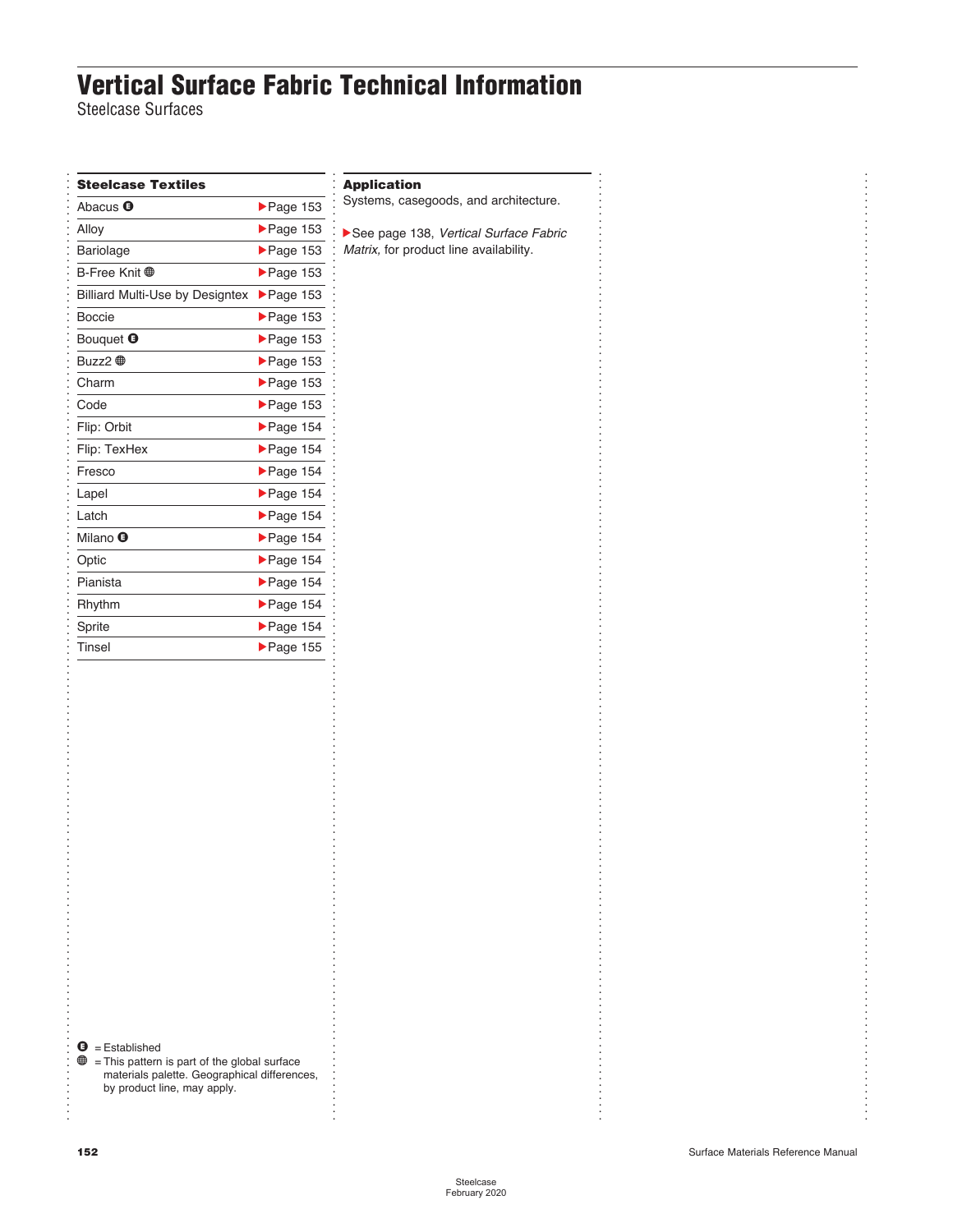|                                                                                                                                                 | <b>Abacus O</b>                             | <b>Alloy</b>                                                                       | <b>Bariolage</b>                             | <b>B-Free Knit the</b>                     | <b>Billiard Multi-Use</b><br>by Designtex                                              |
|-------------------------------------------------------------------------------------------------------------------------------------------------|---------------------------------------------|------------------------------------------------------------------------------------|----------------------------------------------|--------------------------------------------|----------------------------------------------------------------------------------------|
| <b>Price Group</b>                                                                                                                              | $\mathbf{1}$                                | $\mathbf{1}$                                                                       | $\overline{2}$                               | N.A.                                       | 3                                                                                      |
| <b>Content</b>                                                                                                                                  | 100% polyester                              | 100% polyester<br>(antimony free yarn**)                                           | 100% pre-consumer<br>recycled polyester      | 100% polyester                             | 100% polyester                                                                         |
| <b>Backing</b>                                                                                                                                  | Acrylic                                     | None                                                                               | None                                         | None                                       | None                                                                                   |
| <b>Topical Finish</b>                                                                                                                           | None                                        | None                                                                               | Light dip coat                               | None                                       | None                                                                                   |
| Construction                                                                                                                                    | Jacquard weave                              | Jacquard weave                                                                     | Dobby weave                                  | Knit                                       | Dobby weave                                                                            |
| Width                                                                                                                                           | 66"                                         | 66"                                                                                | 66"                                          | N.A.                                       | 54"                                                                                    |
| <b>Repeat Size</b>                                                                                                                              | 24.5" vertical x 14.4"<br>horizontal        | None                                                                               | 2.15" vertical x<br>3.33" horizontal         | None                                       | None                                                                                   |
| <b>Type of Dyeing</b>                                                                                                                           | Yarn                                        | Jet                                                                                | Yarn                                         | Yarn                                       | Yarn                                                                                   |
| Abrasion Taber                                                                                                                                  | 300 cycles                                  | 400 cycles                                                                         | 400 cycles                                   | 60,000 double rubs                         | 2,500 cycles min                                                                       |
| Colorfastness                                                                                                                                   | Class 4                                     | Class 4                                                                            | Class 4                                      | Class 4-5                                  | Class 4 or better                                                                      |
| <b>Cleaning Code</b>                                                                                                                            | <b>WS</b>                                   | <b>WS</b>                                                                          | <b>WS</b>                                    | <b>WS</b>                                  | <b>WS</b>                                                                              |
| <b>Fabric Weight</b>                                                                                                                            | Approximately 9.1<br>ounces per linear yard | Approximately 9.97<br>ounces per linear yard                                       | Approximately 13<br>ounces per linear yard   | 33 ounces per<br>linear yard               | Approximately 14.9<br>ounces per linear yard                                           |
| Origin                                                                                                                                          | Canada                                      | <b>USA</b>                                                                         | Canada                                       | Canada                                     | Taiwan                                                                                 |
| <b>ACT Symbols</b>                                                                                                                              | ● 兼 ☆<br>₩                                  | ŵ                                                                                  | ● 案 ☆<br>ŵ                                   | $\bullet$ * $\times$ $\blacksquare$<br>Ø   | $\bullet$ * $\times$ $\blacksquare$<br>ø                                               |
| Warranty                                                                                                                                        | 12 years                                    | 12 years                                                                           | 12 years                                     | 12 years                                   | 12 years                                                                               |
|                                                                                                                                                 | <b>Boccie</b>                               | <b>Bouauet @</b>                                                                   | Buzz2 <b>the</b>                             | Charm                                      | Code                                                                                   |
| <b>Price Group</b>                                                                                                                              | $\mathbf{1}$                                | $\overline{2}$                                                                     | $\mathbf{1}$                                 | $\mathbf{1}$                               | $\overline{2}$                                                                         |
| <b>Content</b>                                                                                                                                  | 100% pre-consumer<br>recycled polyester     | 60% pre-consumer<br>recycled polyester,<br>40% post-consumer<br>recycled polyester | 100% polyester<br>(antimony free yarn**)     | 100% pre-consumer<br>recycled polyester    | 59.8% pre-consumer<br>recycled polyester,<br>40.2% post-consumer<br>recycled polyester |
| <b>Backing</b>                                                                                                                                  | None                                        | None                                                                               | None                                         | None                                       | None                                                                                   |
| <b>Topical Finish</b>                                                                                                                           | Polyester dip coat                          | None                                                                               | None                                         | Light dip coat                             | None                                                                                   |
| Construction                                                                                                                                    | Dobby weave                                 | Jacquard weave                                                                     | Dobby weave                                  | Jacquard weave                             | Jacquard weave                                                                         |
| Width                                                                                                                                           | 66"                                         | 66"                                                                                | 54"                                          | 66"                                        | 66"                                                                                    |
| <b>Repeat Size</b>                                                                                                                              | 0.29" vertical x<br>0.29" horizontal        | 28.81" vertical x<br>9" horizontal                                                 | None                                         | 1.57" vertical x<br>13.53" horizontal      | 15.8" vertical x<br>16.8" horizontal                                                   |
|                                                                                                                                                 | Yarn                                        | Yarn                                                                               | Piece                                        | Yarn                                       | Beam and package                                                                       |
|                                                                                                                                                 |                                             |                                                                                    |                                              |                                            |                                                                                        |
|                                                                                                                                                 | 600 cycles                                  | 150 cycles                                                                         | 900 cycles                                   | 400 cycles                                 | 150 cycles                                                                             |
|                                                                                                                                                 | Class 4                                     | Class 4                                                                            | Class 4                                      | Class 4                                    | Class 4.5                                                                              |
|                                                                                                                                                 | WS                                          | S                                                                                  | W                                            | WS                                         | WS                                                                                     |
|                                                                                                                                                 | Approximately 9.8<br>ounces per linear yard | Approximately 11.2<br>ounces per linear yard                                       | Approximately 14.5<br>ounces per linear yard | Approximately 10<br>ounces per linear yard | Approximately 15<br>ounces per linear yard                                             |
|                                                                                                                                                 | Canada                                      | <b>USA</b>                                                                         | <b>USA</b>                                   | Canada                                     | <b>USA</b>                                                                             |
| <b>Type of Dyeing</b><br><b>Abrasion Taber</b><br>Colorfastness<br><b>Cleaning Code</b><br><b>Fabric Weight</b><br>Origin<br><b>ACT Symbols</b> |                                             | * *<br>ø                                                                           | ₩<br>$\bullet$ * $\times$ $\blacksquare$     | ŵ<br>**<br>$\boldsymbol{\omega}$           | Ŵ<br>* *                                                                               |

<span id="page-2-0"></span>. . . . . . . . . . . . . . . . . . . . . . . . . . . . . . . . . . . . . . . . . . . . . . . . . . . . . . . . . . . . . . . . . . . . . . . . . . . . . . . . . . . . . . . . . . . . . . . . . . . . . . . . . . . .

. . . . . . . . . . . . . . . . . . . . . . . . . . . . . . . . . . .

 $\mathbf{\oplus}$  = This pattern is part of the global surface materials palette.

Geographical differences, by product line, may apply. Global colors are noted by this globe symbol.

. . . . . . . .

. . . . . . . . . . . .

**Technical Info Test Standards and** 

**Test Standards and<br>Technical Info**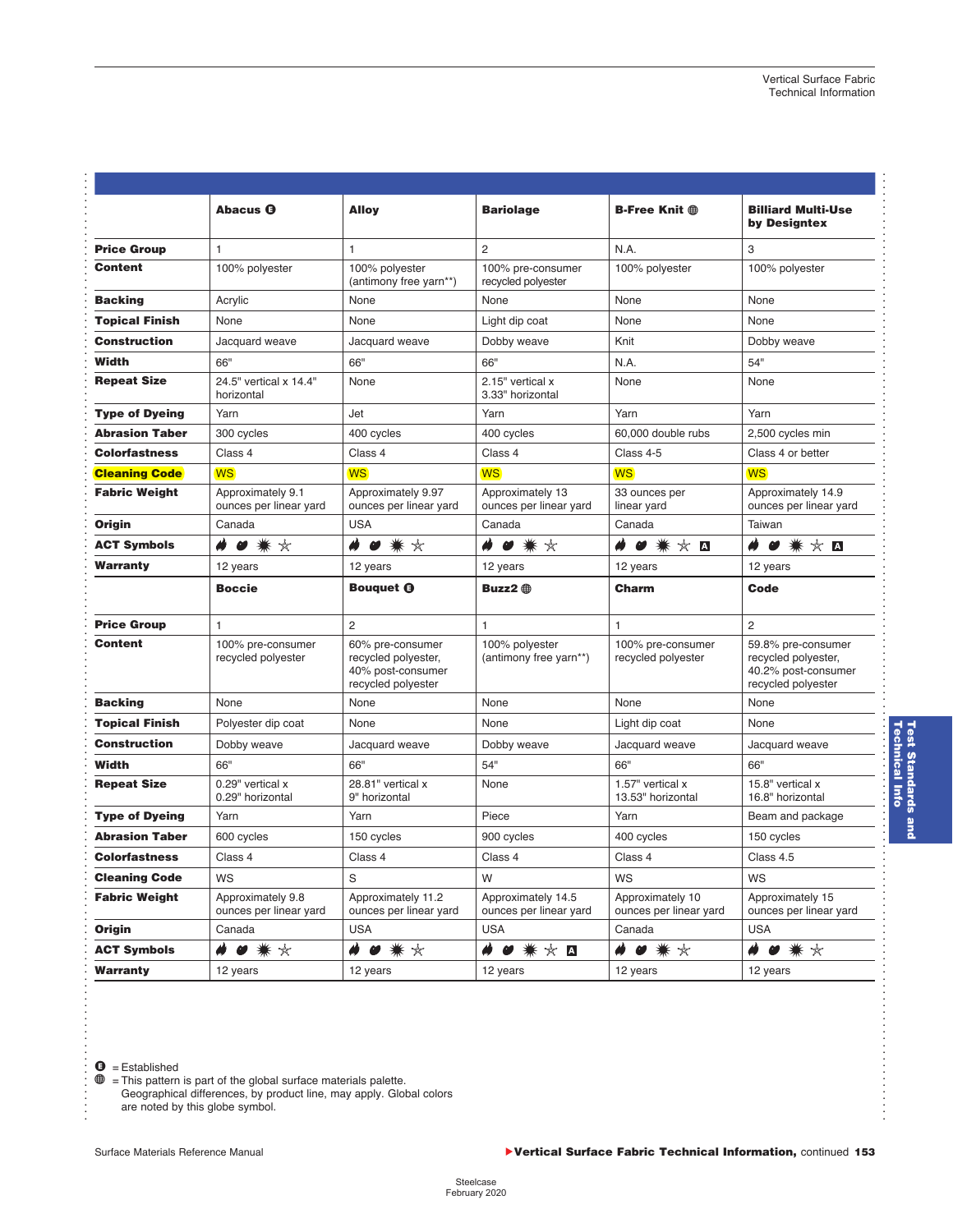<span id="page-3-0"></span>

|                       | <b>Flip: Orbit</b>                                                                 | <b>Flip: TexHex</b>                                                                | <b>Fresco</b>                                                                      | Lapel                                                                              | Latch                                                                                    |
|-----------------------|------------------------------------------------------------------------------------|------------------------------------------------------------------------------------|------------------------------------------------------------------------------------|------------------------------------------------------------------------------------|------------------------------------------------------------------------------------------|
| <b>Price Group</b>    | 2                                                                                  | 2                                                                                  | $\overline{c}$                                                                     | 1                                                                                  | $\overline{c}$                                                                           |
| <b>Content</b>        | 58% pre-consumer<br>recycled polyester,<br>42% post-consumer<br>recycled polyester | 83% pre-consumer<br>recycled polyester,<br>17% post-consumer<br>recycled polyester | 80% pre-consumer<br>recycled polyester,<br>20% post-consumer<br>recycled polyester | 100% pre-consumer<br>recycled polyester                                            | 59.74% post-consumer<br>recycled polyester,<br>40.26% pre-consumer<br>recycled polyester |
| <b>Backing</b>        | None                                                                               | None                                                                               | None                                                                               | None                                                                               | None                                                                                     |
| <b>Topical Finish</b> | None                                                                               | None                                                                               | None                                                                               | None                                                                               | None                                                                                     |
| Construction          | Jacquard weave                                                                     | Jacquard weave                                                                     | Jacquard weave                                                                     | Jacquard weave                                                                     | Jacquard weave                                                                           |
| Width                 | 66"                                                                                | 66"                                                                                | 66"                                                                                | 66"                                                                                | 66"                                                                                      |
| <b>Repeat Size</b>    | 9" vertical x<br>8.25" horizontal                                                  | 29.44" vertical x<br>16.5" horizontal                                              | 17.88" vertical                                                                    | None                                                                               | .25" vertical x .25"<br>horizontal                                                       |
| <b>Type of Dyeing</b> | Yarn                                                                               | Yarn                                                                               | Yarn                                                                               | Piece                                                                              | Beam / Yarn                                                                              |
| <b>Abrasion Taber</b> | 100 cycles                                                                         | 100 cycles                                                                         | 200 cycles                                                                         | 600 cycles                                                                         | 300 cycles                                                                               |
| <b>Colorfastness</b>  | Class 4                                                                            | Class 4                                                                            | Class 4                                                                            | Class 4                                                                            | Class 4                                                                                  |
| <b>Cleaning Code</b>  | $\overline{\mathbf{s}}$                                                            | $\overline{\mathbf{s}}$                                                            | <sub>S</sub>                                                                       | <b>WS</b>                                                                          | $\overline{\mathbf{s}}$                                                                  |
| <b>Fabric Weight</b>  | Approximately 16<br>ounces per linear yard                                         | Approximately 16<br>ounces per linear yard                                         | Approximately 11.1<br>ounces per linear yard                                       | Approximately 9.4<br>ounces per linear yard                                        | 12.27 ounces per<br>linear yard                                                          |
| Oriain                | <b>USA</b>                                                                         | <b>USA</b>                                                                         | <b>USA</b>                                                                         | <b>USA</b>                                                                         | <b>USA</b>                                                                               |
| <b>ACT Symbols</b>    | **<br>ŵ<br>$\boldsymbol{\omega}$                                                   | ● * *<br>ھ                                                                         | **<br>ŵ<br>$\boldsymbol{\omega}$                                                   | $\bullet$ * *<br>₩                                                                 | **<br>ھ<br>$\boldsymbol{\omega}$                                                         |
| Warranty              | 12 years                                                                           | 12 years                                                                           | 12 years                                                                           | 12 years                                                                           | 12 years                                                                                 |
|                       | <b>Milano @</b>                                                                    | Optic                                                                              | <b>Pianista</b>                                                                    | <b>Rhythm</b>                                                                      | <b>Sprite</b>                                                                            |
| <b>Price Group</b>    | $\overline{2}$                                                                     | 1                                                                                  | 1                                                                                  | 1                                                                                  | A                                                                                        |
| <b>Content</b>        | 65% pre-consumer<br>recycled polyester,<br>35% post-consumer<br>recycled polyester | 70% pre-consumer<br>recycled polyester,<br>30% post-consumer<br>recycled polyester | 100% pre-consumer<br>recycled polyester                                            | 74% pre-consumer<br>recycled polyester,<br>26% post-consumer<br>recycled polyester | 95% pre-consumer<br>recycled polyester,<br>5% post-consumer<br>recycled polyester        |
| <b>Backing</b>        | None                                                                               | None                                                                               | None                                                                               | Polyester                                                                          | None                                                                                     |
| <b>Topical Finish</b> | None                                                                               | None                                                                               | Light dip coat                                                                     | None                                                                               | None                                                                                     |
| <b>Construction</b>   | Jacquard weave                                                                     | Jacquard weave                                                                     | Jacquard weave                                                                     | Jacquard weave                                                                     | Dobby weave                                                                              |
| Width                 | 66"                                                                                | 66"                                                                                | 66"                                                                                | 66"                                                                                | 66"                                                                                      |
| <b>Repeat Size</b>    | 13.5" vertical                                                                     | 22.7" vertical x<br>16.5" horizontal                                               | 9.71" vertical x<br>14.03" horizontal                                              | 31.85" vertical x<br>16.5" horizontal                                              | .83" vertical x<br>.26" horizontal                                                       |
| <b>Type of Dyeing</b> | Yarn                                                                               | Yarn                                                                               | Yarn                                                                               | Yarn                                                                               | Package                                                                                  |
| <b>Abrasion Taber</b> | 200 cycles                                                                         | 200 cycles                                                                         | 300 cycles                                                                         | 200 cycles                                                                         | 150 cycles                                                                               |
| Colorfastness         | Class 4                                                                            | Class 4                                                                            | Class 4                                                                            | Class 4                                                                            | Class 4                                                                                  |
| <b>Cleaning Code</b>  | S                                                                                  | W                                                                                  | WS                                                                                 | W                                                                                  | WS                                                                                       |
| <b>Fabric Weight</b>  | Approximately 10.7<br>ounces per linear yard                                       | Approximately 9.4<br>ounces per linear yard                                        | Approximately 7.47<br>ounces per linear yard                                       | Approximately 12.1<br>ounces per linear yard                                       | Approximately 10.8<br>ounces per linear yard                                             |
| Origin                | <b>USA</b>                                                                         | <b>USA</b>                                                                         | Canada                                                                             | <b>USA</b>                                                                         | <b>USA</b>                                                                               |
| <b>ACT Symbols</b>    | **<br>Ø                                                                            | **<br>H<br>Ø                                                                       | * *<br>Ø                                                                           | **<br>ŵ<br>Ø                                                                       | * *<br>Ø                                                                                 |
| Warranty              | 12 years                                                                           | 12 years                                                                           | 12 years                                                                           | 12 years                                                                           | 5 years                                                                                  |

. . . . . . . . . . . . . . . . . . . . . . . . . . . . . . . . . . . . . . . . . . . . . . . . . . . . . . . . . . . . . . . . . . . . . . . . . . . . . . . . . . . . . . . . . . . . . . . . . . . . . . . . . . . . . . . . . . . . . . . . . . . . . . . . . . . . . . . . . . . . . . . . . . . . . . . . . . . . . .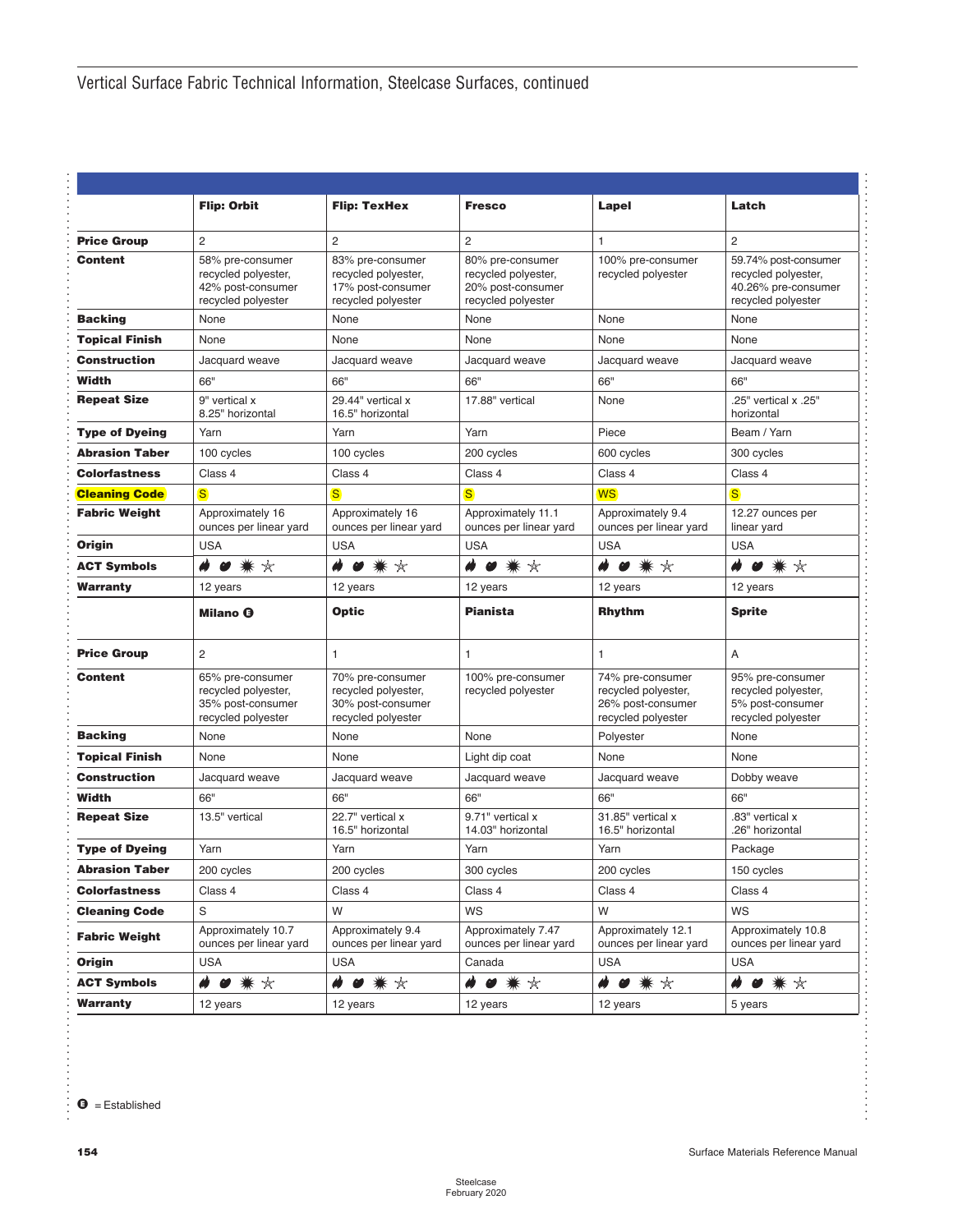|                       | <b>Tinsel</b>                                 |
|-----------------------|-----------------------------------------------|
| <b>Price Group</b>    | 1                                             |
| <b>Content</b>        | 100% pre-consumer<br>recycled polyester       |
| <b>Backing</b>        | None                                          |
| <b>Topical Finish</b> | Light dip coat                                |
| Construction          | Jacquard weave                                |
| Width                 | 66"                                           |
| <b>Repeat Size</b>    | 0.25" vertical x<br>0.15" horizontal          |
| <b>Type of Dyeing</b> | Warp: natural<br>Fill: natural and<br>package |
| <b>Abrasion Taber</b> | 400 cycles                                    |
| <b>Colorfastness</b>  | Class 4                                       |
| <b>Cleaning Code</b>  | <b>WS</b>                                     |
| <b>Fabric Weight</b>  | Approximately 7.83<br>ounces per linear yard  |
| Origin                | Canada                                        |
| <b>ACT Symbols</b>    | ● ☀ ☆                                         |
| Warranty              | 12 years                                      |

 $\bullet$  = Established

. . . . . . . .

<span id="page-4-0"></span>. . . . . . . . . . . . . . . . . . . . . . . . . . . . . . . . . . . . . . . . . . . . . . . . . . . . . . . . . . . . . . . . . . . . . . . . . . . . . . . . . . . . . . . . . . . . . . . . . . . . . . . . . . . . . . . . . . . . . . . . . . . . . . . . . . . . . . .

Surface Materials Reference Manual **[155](#page-4-0)**

..................

. . . . . . . . . . . .

..........................

. . . . . . . . .

. . . . . . . . . . . . . . . . . . . . . . . . . . . . . . . . . . . . . . . . . . . . . . . . . . . . . . . . . . . . . . . . . . . . . . . . .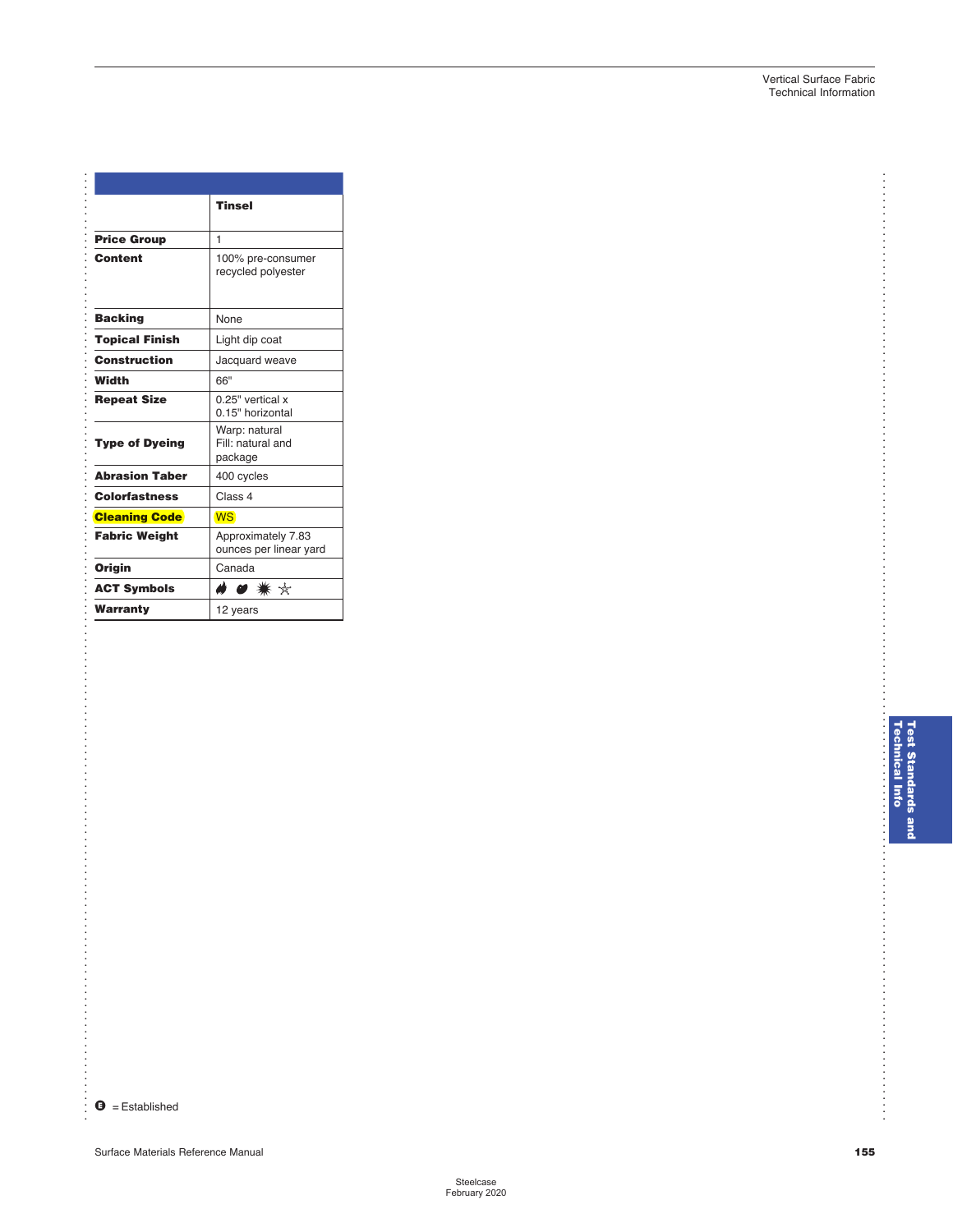### **Seating Upholstery Technical Information**

Steelcase Surfaces

| Woven/Knit Materials                                                  |                                | Applic                                   |
|-----------------------------------------------------------------------|--------------------------------|------------------------------------------|
| <b>Billiard Multi-Use by Designtex</b>                                | $\blacktriangleright$ Page 157 | Seating                                  |
| Bo Peep                                                               | $\blacktriangleright$ Page 157 | $\blacktriangleright$ See pa<br>for prod |
| Buzz2 ⊕                                                               | $\blacktriangleright$ Page 157 |                                          |
| Chainmail                                                             | $\blacktriangleright$ Page 157 |                                          |
| Cogent: Connect ⊕                                                     | $\blacktriangleright$ Page 157 |                                          |
| Cogent: Trails                                                        | Page 157                       |                                          |
| Era                                                                   | Page 157                       |                                          |
| Gaja - Cradle to Cradle<br>Certified <sup>™</sup> Silver <sup>®</sup> | $\blacktriangleright$ Page 157 |                                          |
| Imperma                                                               | $\blacktriangleright$ Page 157 |                                          |
| Jacks $\boldsymbol{\Theta}$                                           | $\blacktriangleright$ Page 157 |                                          |
| Link                                                                  | $\blacktriangleright$ Page 158 |                                          |
| New Black: Bruce                                                      | $\blacktriangleright$ Page 158 |                                          |
| New Black: Harley                                                     | $\blacktriangleright$ Page 158 |                                          |
| New Black: Henry                                                      | $\blacktriangleright$ Page 158 |                                          |
| New Black: Jack                                                       | $\blacktriangleright$ Page 158 |                                          |
| New Black: James                                                      | $\blacktriangleright$ Page 158 |                                          |
| Nitelights                                                            | $\blacktriangleright$ Page 158 |                                          |
| Playground <sup>O</sup>                                               | $\blacktriangleright$ Page 158 |                                          |
| Redeem                                                                | $\blacktriangleright$ Page 158 |                                          |
| Remix <b>⊕</b>                                                        | $\blacktriangleright$ Page 158 |                                          |
| Retrieve                                                              | $\blacktriangleright$ Page 159 |                                          |
| Silk <b>⊕</b>                                                         | $\blacktriangleright$ Page 159 |                                          |
| Spyder $\boldsymbol{\Theta}$                                          | $\blacktriangleright$ Page 159 |                                          |
|                                                                       | $\blacktriangleright$ Page 159 |                                          |
| Texel                                                                 | $\blacktriangleright$ Page 159 |                                          |
| <b>Leather/Coated Materials</b>                                       |                                |                                          |
| Brisa                                                                 | $\blacktriangleright$ Page 160 |                                          |
| <b>Elmosoft Leather</b>                                               | $\blacktriangleright$ Page 160 |                                          |
| Foundation                                                            | $\blacktriangleright$ Page 160 |                                          |
| Seating Vinyl ❶                                                       | $\blacktriangleright$ Page 160 |                                          |
| Stand In                                                              | $\blacktriangleright$ Page 160 |                                          |
| Steelcase Leather                                                     | $\blacktriangleright$ Page 160 |                                          |
| <b>Other Upholstery</b>                                               |                                |                                          |
| 3D Knit <b>⊕</b>                                                      | $\blacktriangleright$ Page 161 |                                          |
| <b>3D Microknit</b>                                                   | $\blacktriangleright$ Page 161 |                                          |
| Connect 3D <del>®</del>                                               | $\blacktriangleright$ Page 161 |                                          |
| Jersey Mesh                                                           | $\blacktriangleright$ Page 161 |                                          |
|                                                                       | $\blacktriangleright$ Page 161 |                                          |
| Reply Air Mesh <del></del>                                            | $\blacktriangleright$ Page 161 | o<br>₩                                   |
|                                                                       |                                |                                          |

#### **Application**

See [page 122,](#page--1-0) *Seating Upholstery Matrix,* for product line availability.

. . . . . . . . . . . . . . . . . . . . . . . . . . . . . . . . . . . . . . . . . . . . . . . . . . . . . . . . . . . . . . . . . . . . . . . . . . . . . . . . . . . . . . . . . . . . . . . . . . . . . . . . . . . . . . . . . . . . . . . . . . . . . . . . . . . . . . . . . . . . . . .

 $\bullet$  = Established

 $\mathbf{\oplus}$  = This pattern is part of the global surface materials palette. Geographical differences, by product line, may apply.

.<br>.<br>.<br>.<br>. . . . . . . . . . . . . . . . . . . . . . . . . . . . . . . . . . . . . . . . . . . . . . . . . . . . . . . . . . . . . . . . . . . . . . . . . . . . . . . . . . . . . . . . . . . . . . . . . . . . . . . . . . . . . . . . . . . . . . . . . . . . . . . . . . . . . . . . . .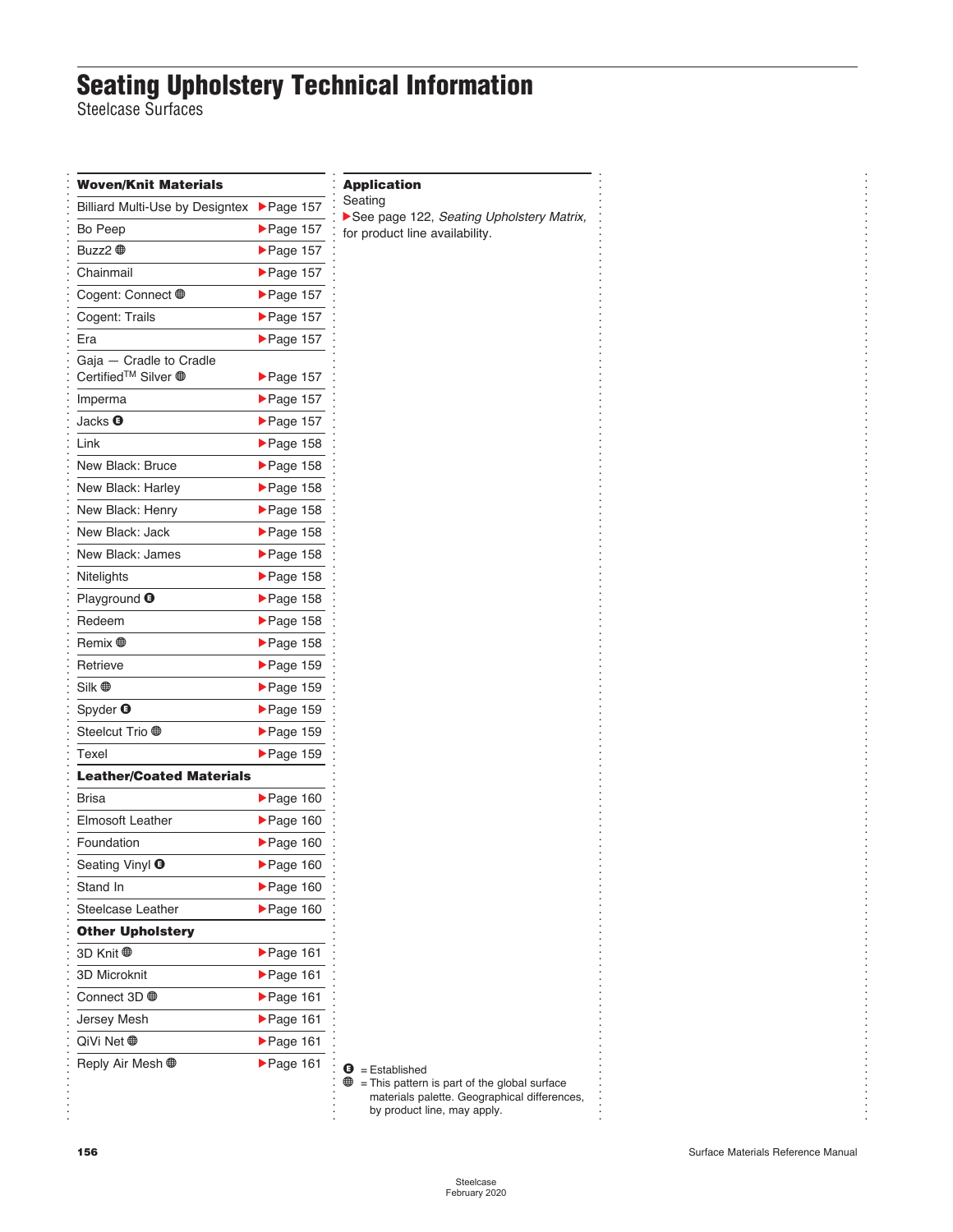.

. . . . . . . . . . . . . . . . . . .

. . . . . . . . . . . . . . . . . . . . . . . . . . . . . . . . . . . . . . . . . . . . . . . . . . . . . . . . . . . . . . . . . . . . . . . . . . . . . . . . . . . . . . . . . . . . . . . . . . . . . . . . . . . . . . . . . . . . . . . . . . .

|                                        | <b>Billiard Multi-Use</b><br>by Designtex                                                    | <b>Bo Peep</b>                             | Buzz2 $\oplus$                                    | <b>Chainmail</b>                                 | Cogent:<br>Connect $\oplus$                  |
|----------------------------------------|----------------------------------------------------------------------------------------------|--------------------------------------------|---------------------------------------------------|--------------------------------------------------|----------------------------------------------|
| <b>Price Group</b>                     | 3                                                                                            | 5                                          | 1                                                 | 2                                                | $\overline{2}$                               |
| <b>Content</b>                         | 100% polyester                                                                               | 100% wool                                  | 100% polyester<br>(antimony free yarn)            | 100% post consumer<br>recycled polyester*        | 100% antimony free<br>polyester*             |
| <b>Backing</b>                         | None                                                                                         | None                                       | None                                              | None                                             | None                                         |
| <b>Topical Finish</b>                  | None                                                                                         | None                                       | None                                              | None                                             | None                                         |
| Construction                           | Dobby weave                                                                                  | Dobby weave                                | Dobby weave                                       | Dobby weave                                      | Circular knit                                |
| Width                                  | 54"                                                                                          | 54"                                        | 54"                                               | 54"                                              | 62"                                          |
| <b>Repeat Size</b>                     | None                                                                                         | None                                       | None                                              | 013" vertical x<br>0.25" horizontal              | None                                         |
| <b>Type of Dyeing</b>                  | Yarn                                                                                         | Piece                                      | Piece                                             | Piece                                            | Jet                                          |
| Wyzenbeek                              | 60,000 double rubs                                                                           | 90,000 cycles<br>Martindale Method         | 100,000 double rubs                               | 100,000 double rubs                              | 100,000 double rubs                          |
| <b>Colorfastness</b>                   | Class 4 or better                                                                            | Class 4                                    | Class 5                                           | Class 4                                          | Class 4                                      |
| <b>Cleaning Code</b>                   | <b>WS</b>                                                                                    | $\overline{\mathbf{s}}$                    | <b>WS</b>                                         | <b>WS</b>                                        | <b>WS</b>                                    |
| <b>Fabric Weight</b>                   | Approximately 14.9<br>ounces per linear yard                                                 | Approximately 27<br>ounces per linear yard | Approximately 18<br>ounces per linear yard        | Approximately 16.4<br>ounces per linear yard     | Approximately 16.4<br>ounces per linear yard |
| Soil Retardant                         | Available with upcharge                                                                      | Available with upcharge                    | Available with upcharge                           | Available with upcharge                          | Available with upcharge                      |
| Origin                                 | Taiwan                                                                                       | <b>Brazil</b>                              | <b>USA</b>                                        | <b>USA</b>                                       | <b>USA</b>                                   |
| <b>Flame Retardant</b><br>Chemicals*** | No                                                                                           | <b>No</b>                                  | No                                                | No                                               | No                                           |
| <b>ACT Symbols</b>                     | ₩<br>☆ ∆<br>Ø<br>☀                                                                           | H<br>Ø<br>☀<br>☆                           | ŵ<br>$\star$<br>☀<br>$\overline{A}$<br>Ø          | ø<br>☆ ∆<br>Ø<br>☀                               | ₩ ☆ Д<br>Ŵ<br>Ø                              |
| <b>Warranty</b>                        | 12 years                                                                                     | 5 years                                    | 12 years                                          | 12 years                                         | 12 years                                     |
|                                        | <b>Cogent: Trails</b>                                                                        | Era                                        | Gaja — Cradle to<br>Cradle Certified™<br>Silver ⊕ | <b>Imperma</b>                                   | <b>Jacks O</b>                               |
| <b>Price Group</b>                     | 2                                                                                            | $\mathbf{1}$                               | 3                                                 | 3                                                | $\mathbf{1}$                                 |
| <b>Content</b>                         | 63% antimony free<br>polyester*,<br>30% polyester,<br>7% post consumer<br>recycled polyester | 100% polyester<br>(antimony free yarn)     | 100% wool                                         | 50% pre-consumer<br>recycled nylon,<br>50% nylon | 100% polyester                               |
| <b>Backing</b>                         | None                                                                                         | None                                       | None                                              | Nylon                                            | Polybinder                                   |
| <b>Topical Finish</b>                  | None                                                                                         | None                                       | None                                              | None                                             | Soil retardant                               |
| <b>Construction</b>                    | Jacquard weave                                                                               | Dobby weave                                | Dobby weave                                       | Jacquard weave                                   | Jacquard weave                               |
| Width                                  | 54"                                                                                          | 54"                                        | 55"                                               | 54"                                              | 54"                                          |
| <b>Repeat Size</b>                     | 18.82" vertical x<br>3.75" horizontal                                                        | None                                       | None                                              | 0.38 vertical                                    | 0.13" vertical x<br>0.13" horizontal         |
| Type of Dyeing                         | Yarn                                                                                         | Piece                                      | Piece                                             | Solution                                         | Piece                                        |
| <b>Wyzenbeek</b>                       | 84,000 double rubs                                                                           | 100,000 double rubs                        | 40,000 cycles, Martindale                         | 200,000 double rubs                              | 50,000 double rubs                           |
| <b>Colorfastness</b>                   | Class 4                                                                                      | Class 5                                    | Class 4                                           | Class 4                                          | Class 4                                      |
| <b>Cleaning Code</b>                   | W                                                                                            | WS                                         | S                                                 | WS                                               | <b>WS</b>                                    |
| <b>Fabric Weight</b>                   | Approximately 12<br>ounces per linear yard                                                   | Approximately 18<br>ounces per linear yard | Approximately 16.10<br>ounces per linear yard     | Approximately 11.0<br>ounces per linear yard     | Approximately 9.08<br>ounces per linear yard |
| Soil Retardant                         | Available with upcharge                                                                      | Available with upcharge                    | Available with upcharge                           | Available with upcharge                          | Pretreated                                   |
| Origin                                 | <b>USA</b>                                                                                   | <b>USA</b>                                 | Lithuania                                         | <b>USA</b>                                       | <b>USA</b>                                   |
| <b>Flame Retardant</b><br>Chemicals*** | No                                                                                           | No                                         | No                                                | No                                               | No                                           |
| <b>ACT Symbols</b>                     | ₩ ☆ ◘                                                                                        | ø<br>Ø                                     | Ø                                                 | * * ◘<br>Ø                                       | ☀<br>☆ ∆                                     |
| <b>Warranty</b>                        | 12 years                                                                                     | 12 years                                   | 5 years                                           | 12 years                                         | 5 years                                      |

*\*\*\*Flame retardant chemicals are chemical or chemical compounds for which a functional use is to resist or inhibit the spread of fire that is present in any covered product.*

i = This pattern is part of the global surface materials palette. Geographical differences, by product line, may apply. Global colors are noted by this globe symbol.

 $\mathbf{\Theta} =$  Established

<span id="page-6-0"></span>. . . . . . . . . . . . . . . . . . . . . . . . . . . . . . . . . . . . . . . . . . . . . . . . . . . . . . . . . . . . . . . . . . . . . . . . . . . . . . . . . . . . . . . . . . . . . . . . . . . . . . . . . . . . . . . . . . . . . . . .

. . . . . . . . . . . . . . . . . . . . . . .

#### Surface Materials Reference Manual **continued 157 Case of Continued 157 Continued 157 Continued 157**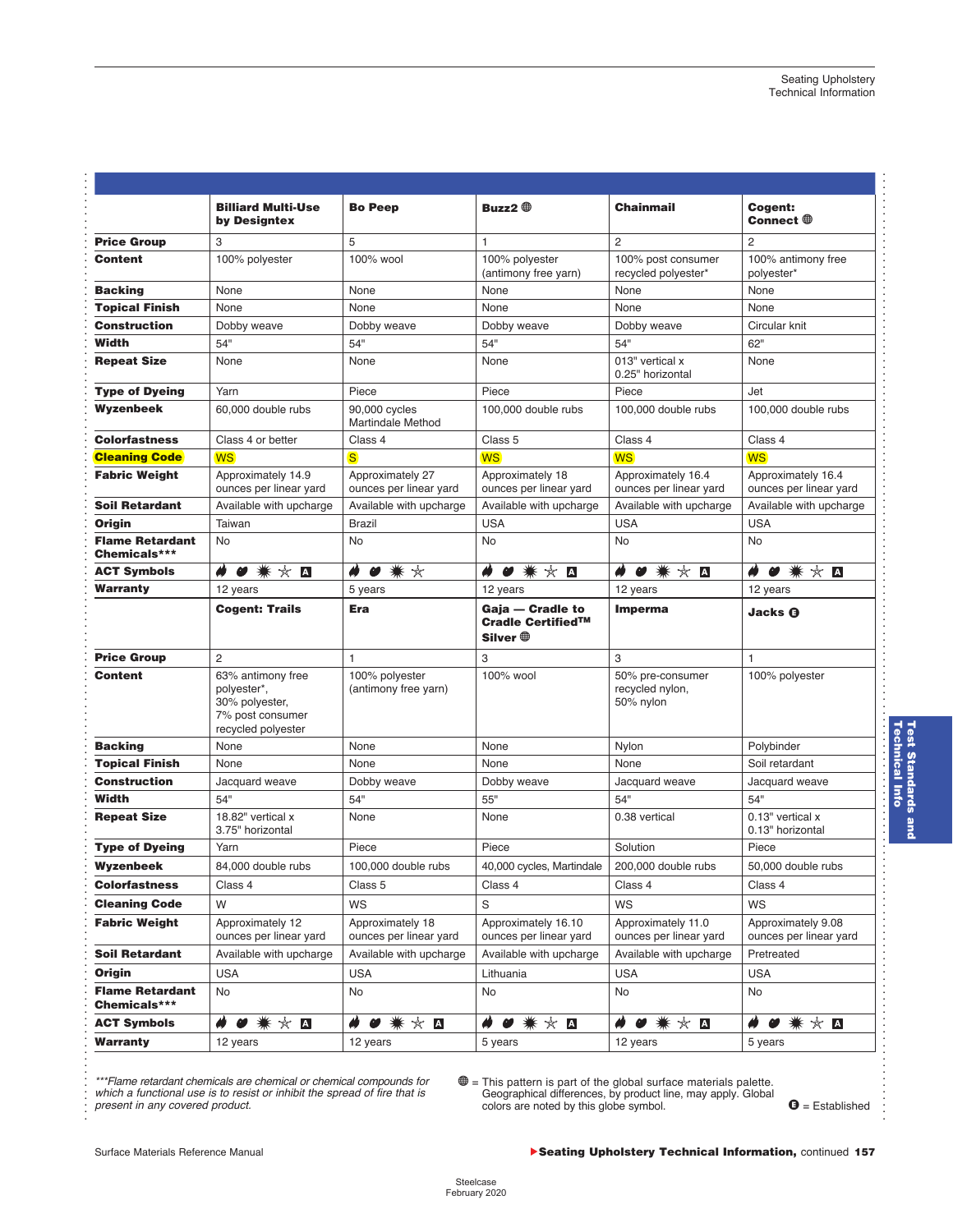<span id="page-7-0"></span>

|                                        | Link                                         | <b>New Black: Bruce</b>                                                            | <b>New Black: Harley</b>                      | <b>New Black: Henry</b>                                                                                  | <b>New Black: Jack</b>                        |
|----------------------------------------|----------------------------------------------|------------------------------------------------------------------------------------|-----------------------------------------------|----------------------------------------------------------------------------------------------------------|-----------------------------------------------|
| <b>Price Group</b>                     | $\mathbf{1}$                                 | 1                                                                                  | $\overline{c}$                                | 1                                                                                                        | $\overline{c}$                                |
| <b>Content</b>                         | 100% polyester                               | 100% post-consumer<br>recycled polyester                                           | 100% post-consumer<br>recycled polyester      | 100% post-consumer<br>recycled polyester                                                                 | 100% post-consumer<br>recycled polyester      |
| <b>Backing</b>                         | Polyester                                    | None                                                                               | None                                          | None                                                                                                     | None                                          |
| <b>Topical Finish</b>                  | Soil retardant                               | None                                                                               | None                                          | None                                                                                                     | None                                          |
| Construction                           | Dobby weave                                  | Jacquard weave                                                                     | Jacquard weave                                | Jacquard weave                                                                                           | Jacquard weave                                |
| Width                                  | 54"                                          | 56"                                                                                | 56"                                           | 56"                                                                                                      | 56"                                           |
| <b>Repeat Size</b>                     | 0.19" vertical<br>0.25" horizontal           | 0.33" vertical x<br>0.96" horizontal                                               | 0.34" vertical x<br>0.12" horizontal          | 0.16" vertical x<br>0.16" horizontal                                                                     | 0.37" vertical x<br>0.06" horizontal          |
| <b>Type of Dyeing</b>                  | Piece                                        | Piece                                                                              | Piece                                         | Piece                                                                                                    | Piece                                         |
| Wyzenbeek                              | 55,000 double rubs                           | 100,000 double rubs                                                                | 100,000 double rubs                           | 100,000 double rubs                                                                                      | 100,000 double rubs                           |
| <b>Colorfastness</b>                   | Class 4                                      | Class 4-5                                                                          | Class 4-5                                     | Class 4-5                                                                                                | Class 4-5                                     |
| <b>Cleaning Code</b>                   | <b>WS</b>                                    | <b>WS</b>                                                                          | <b>WS</b>                                     | <b>WS</b>                                                                                                | <b>WS</b>                                     |
| <b>Fabric Weight</b>                   | Approximately 9<br>ounces per linear yard    | Approximately 10.5<br>ounces per linear yard                                       | Approximately 12.88<br>ounces per linear yard | Approximately 10.4<br>ounces per linear yard                                                             | Approximately 12.5<br>ounces per linear yard  |
| <b>Soil Retardant</b>                  | Pretreated                                   | Available with upcharge                                                            | Available with upcharge                       | Available with upcharge                                                                                  | Available with upcharge                       |
| Oriain                                 | <b>USA</b>                                   | Canada                                                                             | Canada                                        | Canada                                                                                                   | Canada                                        |
| <b>Flame Retardant</b><br>Chemicals*** | No                                           | No                                                                                 | No                                            | No                                                                                                       | No                                            |
| <b>ACT Symbols</b>                     | $\clubsuit$                                  | * * ◘<br>Ø                                                                         | $\bullet$ * $\times$ $\blacksquare$<br>₩      | $\star$ 0<br>☀<br>ø                                                                                      | $\star$ A<br>₩<br>☀<br>Ø                      |
| Warranty                               | 5 years                                      | 12 years                                                                           | 12 years                                      | 12 years                                                                                                 | 12 years                                      |
|                                        | <b>New Black: James</b>                      | <b>Nitelights</b>                                                                  | <b>Playground @</b>                           | <b>Redeem</b>                                                                                            | Remix $\bigoplus$                             |
| <b>Price Group</b>                     | 2                                            | $\overline{c}$                                                                     | 3                                             | 3                                                                                                        | 5                                             |
| Content                                | 100% post-consumer<br>recycled polyester     | 85% pre-consumer<br>recycled polyester,<br>15% post-consumer<br>recycled polyester | 100% pre-consumer<br>recycled polyester       | 87.5% post consumer<br>recycled polyester,<br>12.1% pre-consumer<br>recycled polyester<br>0.4% polyester | 90% wool, 10% nylon                           |
| <b>Backing</b>                         | None                                         | Acrylic                                                                            | None                                          | None                                                                                                     | None                                          |
| <b>Topical Finish</b>                  | None                                         | None                                                                               | None                                          | None                                                                                                     | None                                          |
| <b>Construction</b>                    | Jacquard weave                               | Jacquard weave                                                                     | Jacquard weave                                | Jacquard weave                                                                                           | Dobby weave                                   |
| Width                                  | 54"                                          | 54"                                                                                | 54"                                           | 54"                                                                                                      | 54"                                           |
| <b>Repeat Size</b>                     | 0.17" vertical x<br>0.09" horizontal         | 0.75" vertical                                                                     | 5" vertical x<br>4.8" horizonta               | None                                                                                                     | None                                          |
| <b>Type of Dyeing</b>                  | Piece                                        | Piece                                                                              | Jet                                           | Piece                                                                                                    | Piece                                         |
| Wyzenbeek                              | 100,000 double rubs                          | 55,000 double rubs                                                                 | 85,000 double rubs                            | 90,000 double rubs                                                                                       | 75,000 cycles, Martindale                     |
| Colorfastness                          | Class 5                                      | Class 4                                                                            | Class 4                                       | Class 4                                                                                                  | Class 4                                       |
| <b>Cleaning Code</b>                   | WS                                           | S                                                                                  | WS                                            | WS                                                                                                       | S                                             |
| <b>Fabric Weight</b>                   | Approximately 12.8<br>ounces per linear yard | Approximately 11<br>ounces per linear yard                                         | Approximately 10<br>ounces per linear yard    | Approximately 10<br>ounces per linear yard                                                               | Approximately 14.84<br>ounces per linear yard |
| <b>Soil Retardant</b>                  | Available with upcharge                      | Available with upcharge                                                            | Available with upcharge                       | Available with upcharge                                                                                  | Available with upcharge                       |
| Origin                                 | Canada                                       | <b>USA</b>                                                                         | Canada                                        | Canada                                                                                                   | <b>Great Britain</b>                          |
| <b>Flame Retardant</b><br>Chemicals*** | No                                           | No                                                                                 | No                                            | No                                                                                                       | No                                            |
| <b>ACT Symbols</b>                     | $\bullet$ * $\times$ $\blacksquare$<br>₩     | ☆ ∆<br>☀                                                                           | $\bullet$ * $\times$ $\blacksquare$           | ☆■<br>☀<br>Ø                                                                                             | $\bullet$ * $\times$ $\blacksquare$<br>₩      |
| Warranty                               | 12 years                                     | 5 years                                                                            | 12 years                                      | 5 years                                                                                                  | 5 years                                       |

*which a functional use is to resist or inhibit the spread of fire that is present in any covered product.*

Flame retardant chemicals are chemical or chemical compounds for<br>which a functional use is to resist or inhibit the spread of fire that is<br>present in any covered product.<br>colors are noted by this globe symbol.

. . . . . . . . . . . . . . .

. . . . . . . . . . . . . . . . . . . . . . . . . . . . . . . . . . . . . . . . . . . . . . . . . . . . . . . . . . . . . . . . . . . . . . . . . . . . . . . . . . . . . . . . . . . . . . . . . . . . . . . . . . . . . . . . . . . . . . . . . . . . . . . .

. . . . . . . . . . . .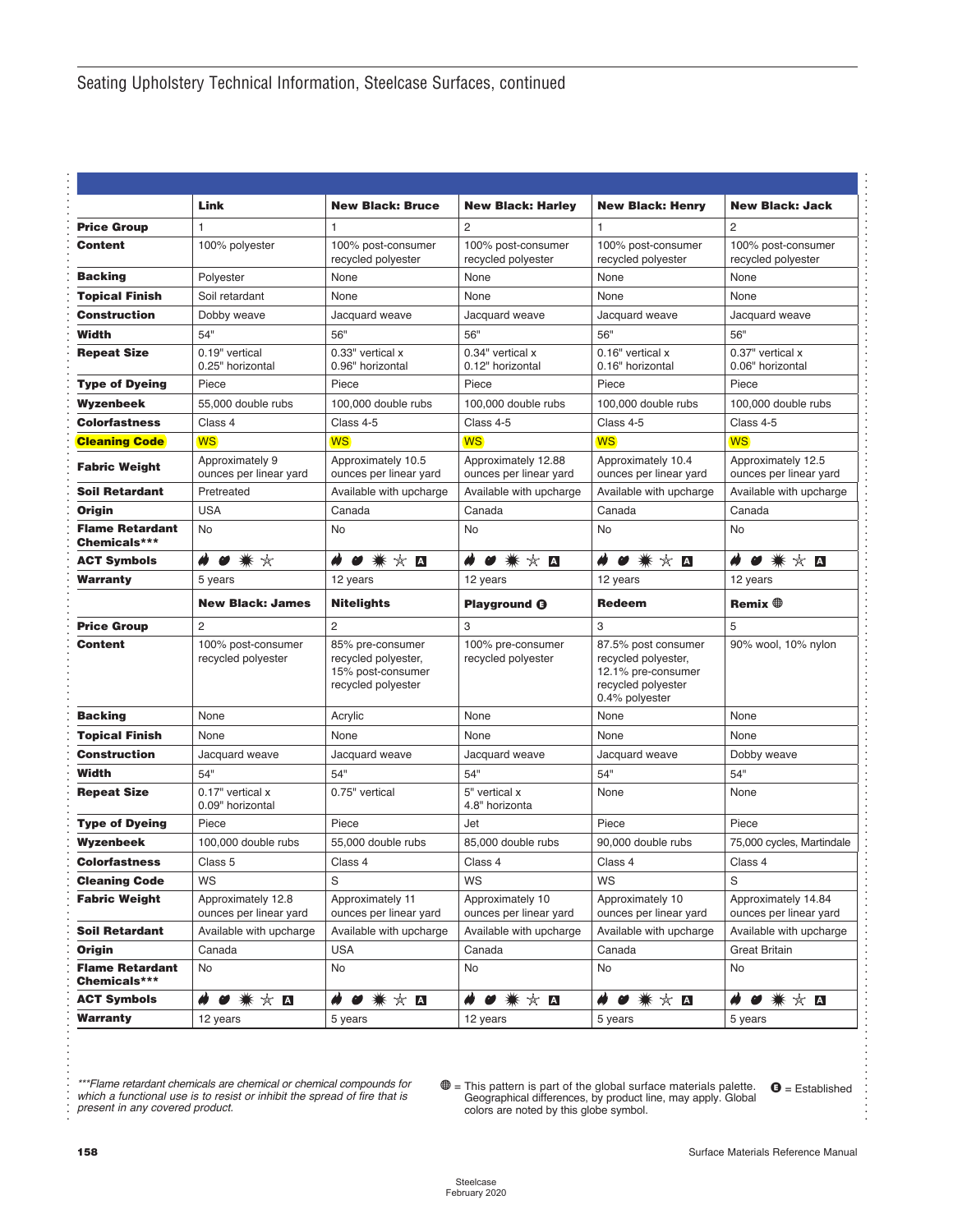|                                        | <b>Retrieve</b>                                                                                         | $Silk \oplus$                              | Spyder <b>@</b>                             | Steelcut Trio <sup>®</sup>                    | <b>Texel</b>                                     |
|----------------------------------------|---------------------------------------------------------------------------------------------------------|--------------------------------------------|---------------------------------------------|-----------------------------------------------|--------------------------------------------------|
| <b>Price Group</b>                     | 3                                                                                                       | 5                                          | $\overline{2}$                              | $\overline{7}$                                | 3                                                |
| <b>Content</b>                         | 73.4% post consumer<br>recycled polyester,<br>26% pre-consumer<br>recycled polyester,<br>0.6% polyester | 67% wool, 22% flax,<br>$11\%$ silk         | 100% polyester,                             | 90% wool, 10% nylon                           | 50% pre-consumer<br>recycled nylon,<br>50% nylon |
| <b>Backing</b>                         | None                                                                                                    | None                                       | Polyester                                   | None                                          | Nylon                                            |
| <b>Topical Finish</b>                  | None                                                                                                    | None                                       | Soil retardant                              | None                                          | None                                             |
| <b>Construction</b>                    | Jacquard weave                                                                                          | Dobby weave                                | Jacquard weave                              | Dobby weave                                   | Jacquard weave                                   |
| Width                                  | 57"                                                                                                     | 54"                                        | 54"                                         | 55"                                           | 54"                                              |
| <b>Repeat Size</b>                     | 1" vertical x<br>1.44" horizontal                                                                       | None                                       | 5" vertical x<br>7.13" horizontal           | None                                          | 4.63 vertical x<br>7" horizontal                 |
| <b>Type of Dyeing</b>                  | Piece                                                                                                   | Piece dyed                                 | Piece                                       | Yarn                                          | Solution                                         |
| Wyzenbeek                              | 90,000 double rubs                                                                                      | 100,000 double rubs                        | 65,000 double rubs                          | 75,000 cycles, Martindale                     | 200,000 double rubs                              |
| <b>Colorfastness</b>                   | Class 4                                                                                                 | Class 4                                    | Class 4                                     | Class 4                                       | Class 4.5                                        |
| <b>Cleaning Code</b>                   | <b>WS</b>                                                                                               | <b>WS</b>                                  | <b>WS</b>                                   | <sub>S</sub>                                  | <b>WS</b>                                        |
| <b>Fabric Weight</b>                   | Approximately 11.7<br>ounces per linear yard                                                            | Approximately 22 ounces<br>per linear yard | Approximately 9.3<br>ounces per linear yard | Approximately 28.37<br>ounces per linear yard | Approximately 10.7<br>ounces per linear yard     |
| <b>Soil Retardant</b>                  | Available with upcharge                                                                                 | Available with upcharge                    | Pretreated                                  | Available with upcharge                       | Available with upcharge                          |
| <b>Origin</b>                          | Canada                                                                                                  | <b>UK</b>                                  | <b>USA</b>                                  | <b>Great Britain</b>                          | <b>USA</b>                                       |
| <b>Flame Retardant</b><br>Chemicals*** | <b>No</b>                                                                                               | <b>No</b>                                  | <b>No</b>                                   | <b>No</b>                                     | <b>No</b>                                        |
| <b>ACT Symbols</b>                     | ☀<br>$\star$ D<br>ω                                                                                     | ☀<br>$\star$ D<br>ø                        | * * □<br>$\boldsymbol{\omega}$              | ☀<br>₩<br>☆ ∆<br>$\boldsymbol{\omega}$        | ŵ<br>☀<br>$\star$ 0<br>ø                         |
| <b>Warranty</b>                        | 5 years                                                                                                 | 5 years                                    | 5 years                                     | 5 years                                       | 12 years                                         |

<span id="page-8-0"></span>. . . . . . . . . . . . . . . . . . . . . . . . . . . . . . . . . . . . . . . . . . . . . . . . . . . . . . . . . . . . . . .

. . . . . . . . . . . . . . . . . . . . .

. . . . . . . . . . . . . . . . . . . . . . . . . . . . . . . . . . . . . . . . . . . . . . . . . . . . . . . . . . .

Flame retardant chemicals are chemical or chemical compounds for  $\bigcirc$  = This pattern is part of the global surface materials palette.  $\bigcirc$  = Established which a functional use is to resist or inhibit the spread of fire t i = This pattern is part of the global surface materials palette. Geographical differences, by product line, may apply. Global colors are noted by this globe symbol.

. . . . . . . . . . . . . . . . . . . . . . . . . . . . . . . . . . . . . . . . . . . . . . .

. . . . . . . . . . . . . . . . . . . . . . . .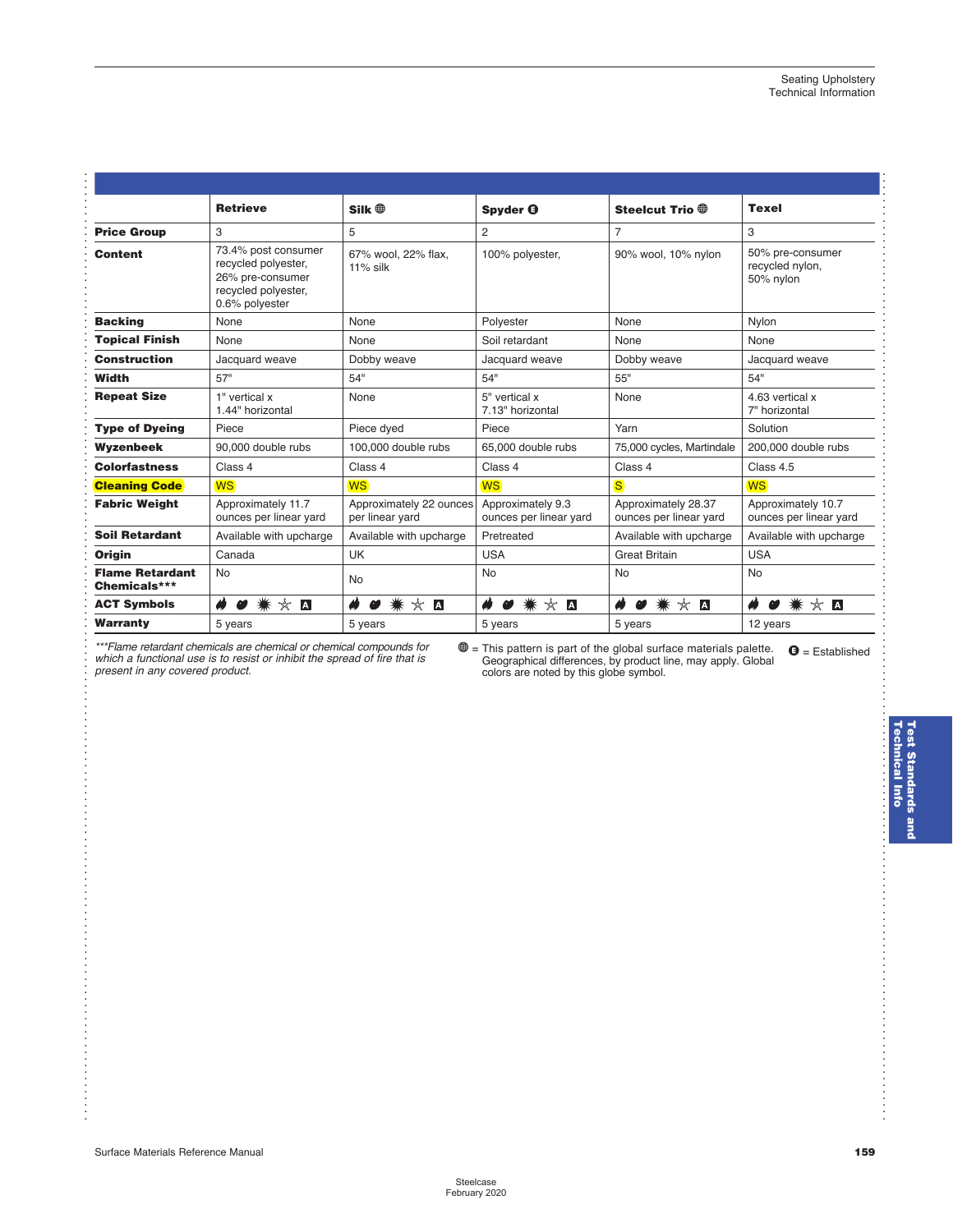### <span id="page-9-0"></span>**Seating Upholstery Technical Information**

Non-Woven

|                                        | <b>Brisa</b>                                       | <b>Elmosoft Leather</b>                            | <b>Foundation</b>                          | <b>Seating Vinyl @</b>                     | <b>Stand In</b>                            |
|----------------------------------------|----------------------------------------------------|----------------------------------------------------|--------------------------------------------|--------------------------------------------|--------------------------------------------|
| <b>Price Group</b>                     | 6                                                  | Elmosoft Leather                                   | $\overline{c}$                             | 2                                          | $\overline{2}$                             |
| <b>Content</b>                         | 100% polyurethane                                  | 100% leather                                       | 100% FR-free vinyl                         | 100% vinyl                                 | 100% polyurethane                          |
| <b>Backing</b>                         | Rayon                                              | None                                               | Polyester                                  | Knit                                       | Polyester/Cotton Blend                     |
| <b>Topical Finish</b>                  | None                                               | None                                               | None                                       | None                                       | None                                       |
| Construction                           | Faux Leather                                       | Hides                                              | Vinyl                                      | Vinyl                                      | Polyurethane                               |
| Width                                  | 54"                                                | Square footage varies<br>with the size of the hide | 54"                                        | 54"                                        | 54"                                        |
| <b>Repeat Size</b>                     | None                                               | None                                               | None                                       | None                                       | None                                       |
| <b>Type of Dyeing</b>                  | N/A                                                | Piece                                              | N/A                                        | Piece                                      | Piece                                      |
| Wyzenbeek                              | 200,000 double rubs                                | Not applicable                                     | 100,000 double rubs                        | 150,000 double rubs                        | 150,000 double rubs                        |
| <b>Colorfastness</b>                   | Class 4                                            | Class 4                                            | Class 4                                    | Class 4                                    | Class 4                                    |
| <b>Cleaning Code</b>                   | <b>WS</b>                                          | See page 208, Care<br>of Surface Materials         | See page 208, Care<br>of Surface Materials | See page 208, Care<br>of Surface Materials | <b>WS</b>                                  |
| <b>Fabric Weight</b>                   | Approximately 13.8<br>ounces per linear yard       | Not applicable                                     | Approximately 30<br>ounces per linear yard | Approximately 35<br>ounces per linear yard | Approximately 17<br>ounces per linear yard |
| Origin                                 | Japan                                              | Sweden                                             | <b>USA</b>                                 | <b>USA</b>                                 | Taiwan                                     |
| <b>Flame Retardant</b><br>Chemicals*** | No                                                 | <b>No</b>                                          | <b>No</b>                                  | <b>No</b>                                  | No                                         |
| <b>ACT Symbols</b>                     | $\bullet$ * $\times$ $\blacksquare$<br>₩           | <br>$\bullet$ $\ast$                               | H<br>$\bullet$ * $\times$ $\blacksquare$   | ₩<br>$\bullet$ * $\times$ $\blacksquare$   | $\bullet$ * $\times$ $\blacksquare$<br>ø   |
| Warranty                               | 5 years                                            | 12 years                                           | 12 years                                   | 12 years                                   | 12 years                                   |
|                                        | <b>Steelcase Leather</b>                           |                                                    |                                            |                                            |                                            |
| <b>Price Group</b>                     | Leather                                            |                                                    |                                            |                                            |                                            |
| Content                                | 100% leather                                       |                                                    |                                            |                                            |                                            |
| <b>Backing</b>                         | None                                               |                                                    |                                            |                                            |                                            |
| <b>Topical Finish</b>                  | None                                               |                                                    |                                            |                                            |                                            |
| <b>Construction</b>                    | Hides                                              |                                                    |                                            |                                            |                                            |
| Width                                  | Square footage varies<br>with the size of the hide |                                                    |                                            |                                            |                                            |
| <b>Repeat Size</b>                     | None                                               |                                                    |                                            |                                            |                                            |
| <b>Type of Dyeing</b>                  | Piece                                              |                                                    |                                            |                                            |                                            |
| Wyzenbeek                              | Not applicable                                     |                                                    |                                            |                                            |                                            |
| <b>Colorfastness</b>                   | Class 4                                            |                                                    |                                            |                                            |                                            |
| <b>Cleaning Code</b>                   | See page 208, Care<br>of Surface Materials         |                                                    |                                            |                                            |                                            |
| <b>Fabric Weight</b>                   | Not applicable                                     |                                                    |                                            |                                            |                                            |
| Origin                                 | <b>USA</b>                                         |                                                    |                                            |                                            |                                            |
| <b>Flame Retardant</b>                 | <b>No</b>                                          |                                                    |                                            |                                            |                                            |
|                                        |                                                    |                                                    |                                            |                                            |                                            |
| Chemicals***<br><b>ACT Symbols</b>     | ₩<br>$\bullet$ *                                   |                                                    |                                            |                                            |                                            |

. . . . *\*\*\*Flame retardant chemicals are chemical or chemical compounds for which a functional use is to resist or inhibit the spread of fire that is present in any covered product.*

. . . . . . . . . . . . . . . . . . . . . . . . . . . . . . . . . . . . . . . . . .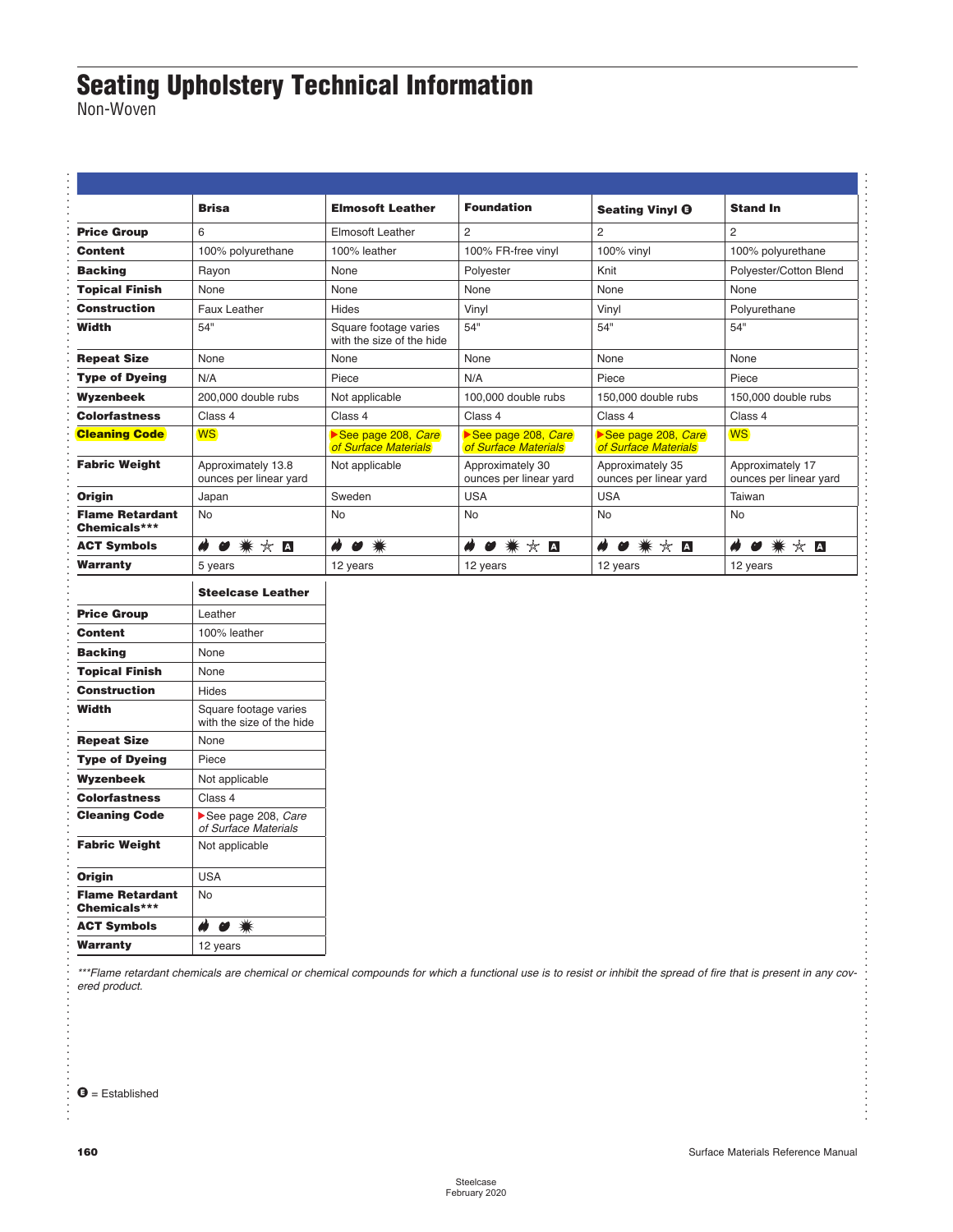## <span id="page-10-0"></span>**Seating Upholstery Technical Information**

Seating Upholstery Technical Information

> . . . . . . . . . . . . . . . . . . . . . . . . . . . . . . . . . . . . . . . . . . . . . . . . . . . . . . . . . . . . . . . . . . . . . . . . . . . . . . . . . . . . . . . . . . . . . . . . . . . . . . . . . . . . . . . . . . . . . . . . . . . . . . . . . . . . . . . . . . . . . . .

Mesh/Knit

. . . . . . . . . . . . . . . .

. . . . . . . . . . . . . . . . . . . . . . . . . . . . . . . . . . . . . . . . . . . . . . . . . . . . . . . . . . . . . . . . . . . . . . . . . . . . . . . . . . . . . . . . . . . . . . . . . . . . . . . . . . . . . . . . . . . . . . . . . . . . . . .

|                                                                                                 | 3D Knit <sup>®</sup>                         | <b>3D Microknit</b>                        | Connect 3D $\oplus$                          | <b>Jersey Mesh</b>                           | QiVi Net $①$                                 |
|-------------------------------------------------------------------------------------------------|----------------------------------------------|--------------------------------------------|----------------------------------------------|----------------------------------------------|----------------------------------------------|
| <b>Price Group</b>                                                                              | N.A.                                         | N.A.                                       | N.A.                                         | N.A.                                         | N.A.                                         |
| <b>Content</b>                                                                                  | 100% polyester                               | 100% polyester                             | 100% polyester<br>(antimony free yarn**)     | 100% polyester                               | 100% nylon 6.6                               |
| <b>Backing</b>                                                                                  | None                                         | None                                       | None                                         | None                                         | None                                         |
| <b>Topical Finish</b>                                                                           | None                                         | None                                       | None                                         | None                                         | None                                         |
| <b>Construction</b>                                                                             | Knit                                         | Knit                                       | Knit                                         | Mesh                                         | Weft knit                                    |
| Width                                                                                           | 57"                                          | 50"                                        | 60"                                          | 58"                                          | Part/knit to size                            |
| <b>Repeat Size</b>                                                                              | 0.38" vertical x<br>0.22" horizontal         | None                                       | 0.13" vertical x<br>0.17" horizontal         | None                                         | None                                         |
| <b>Type of Dyeing</b>                                                                           | Jet                                          | Piece                                      | Jet                                          | Yarn                                         | Atmospheric                                  |
| Wyzenbeek                                                                                       | 100,000 double rubs                          | 100,000 double rubs                        | 100,000 double rubs                          | 100,000 double rubs                          | 100,000 double rubs                          |
| <b>Colorfastness</b>                                                                            | Class 4                                      | Class 5                                    | Class 4                                      | Class 4                                      | Class 4                                      |
| <b>Cleaning Code</b>                                                                            | <b>WS</b>                                    | <b>WS</b>                                  | <b>WS</b>                                    | <b>WS</b>                                    | <b>WS</b>                                    |
| <b>Fabric Weight</b>                                                                            | Approximately 19<br>ounces per linear yard   | Approximately 18<br>ounces per linear yard | Approximately 20.5<br>ounces per linear yard | Approximately 16.9<br>ounces per linear yard | Approximately 1.79<br>ounces per linear yard |
| <b>Soil Retardant</b>                                                                           | Not applicable                               | Not applicable                             | Not applicable                               | Available with upcharge                      | None                                         |
| Origin                                                                                          | <b>USA</b>                                   | <b>USA</b>                                 | <b>USA</b>                                   | <b>USA</b>                                   | <b>USA</b>                                   |
| <b>Flame Retardant</b><br>Chemicals***                                                          | No                                           | No                                         | No                                           | No                                           | No                                           |
| <b>ACT Symbols</b>                                                                              | ₩<br>* * □<br>$\boldsymbol{\omega}$          | ₩ ☆ ◘                                      | * *<br>$\blacktriangle$<br>Ø                 | ø<br>* * □                                   | ø<br>☆■                                      |
| Warranty                                                                                        | 12 years                                     | 12 years                                   | 12 years                                     | 12 years                                     | 12 years                                     |
|                                                                                                 | Reply Air Mesh $@$                           |                                            |                                              |                                              |                                              |
| <b>Price Group</b>                                                                              | N.A.                                         |                                            |                                              |                                              |                                              |
| <b>Content</b>                                                                                  | 64% polyester,<br>36% polyamide              |                                            |                                              |                                              |                                              |
| <b>Backing</b>                                                                                  | None                                         |                                            |                                              |                                              |                                              |
| <b>Topical Finish</b>                                                                           | None                                         |                                            |                                              |                                              |                                              |
| <b>Construction</b>                                                                             | Dobby weave                                  |                                            |                                              |                                              |                                              |
| Width                                                                                           | 58"                                          |                                            |                                              |                                              |                                              |
| <b>Repeat Size</b>                                                                              | None                                         |                                            |                                              |                                              |                                              |
| <b>Type of Dyeing</b>                                                                           | Yarn                                         |                                            |                                              |                                              |                                              |
| Wyzenbeek                                                                                       | 100,000 double rubs                          |                                            |                                              |                                              |                                              |
| <b>Colorfastness</b>                                                                            | Class 4                                      |                                            |                                              |                                              |                                              |
| <b>Cleaning Code</b>                                                                            | WS                                           |                                            |                                              |                                              |                                              |
| <b>Fabric Weight</b>                                                                            | Approximately 14.5<br>ounces per linear yard |                                            |                                              |                                              |                                              |
|                                                                                                 |                                              |                                            |                                              |                                              |                                              |
|                                                                                                 | Available with upcharge                      |                                            |                                              |                                              |                                              |
|                                                                                                 | Italy                                        |                                            |                                              |                                              |                                              |
|                                                                                                 | No                                           |                                            |                                              |                                              |                                              |
| <b>Soil Retardant</b><br>Origin<br><b>Flame Retardant</b><br>Chemicals***<br><b>ACT Symbols</b> | $\clubsuit$<br>● ☀ ☆ ◘                       |                                            |                                              |                                              |                                              |

*\*\*\*Flame retardant chemicals are chemical or chemical compounds for which a functional use is to resist or inhibit the spread of fire that is present in any covered product.*

 $\mathbf{\oplus}$  = This pattern is part of the global surface materials palette. Geographical differences, by product line, may apply. Global colors are noted by this globe symbol.

**Technical Info Test Standards and** 

**Test Standards and<br>Technical Info**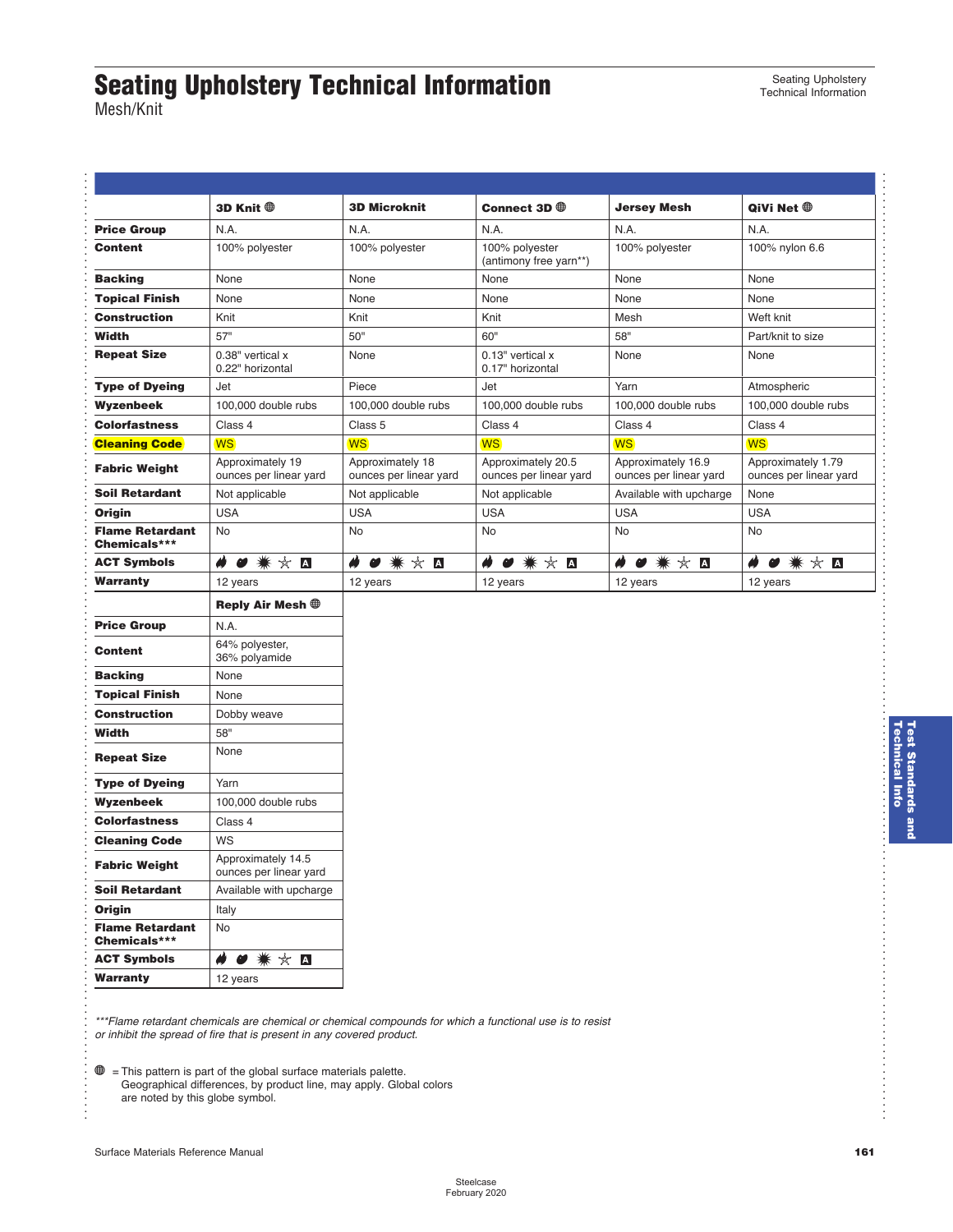# **Resources – The Fine Print**

<span id="page-11-0"></span>The Fine Print contains information you might want to know (but is not necessarily required to specify).

### **Care of Surface Materials**

| Sustainable Cleaning Solutions                   | 208 |
|--------------------------------------------------|-----|
| Vertical Surface Fabrics and Seating Upholstery  | 208 |
| <b>Vertical Surface Vinyl</b>                    | 208 |
| Fire Code Seating on Molded Foam                 | 208 |
| Leather Upholstery                               | 209 |
| Polyurethane Upholstery                          | 209 |
| Vinyl Upholstery                                 | 209 |
| Acrylic                                          | 209 |
| <b>Markerboard Writing Surfaces</b>              | 209 |
| <b>Worksurfaces and Finishes</b>                 | 210 |
| <b>Fabric Treatment</b>                          | 211 |
| <b>Specification Tools</b>                       |     |
| <b>Surface Materials Binders</b>                 | 212 |
| Samples                                          | 213 |
| Sample Ordering Information - Steelcase Surfaces | 213 |
| Sample Ordering Information - Global Palette     | 213 |
| Sample Ordering Information - Select Surfaces    | 213 |
| <b>Who To Call</b>                               | 214 |
| Steelcase Textiles Cut Yardage Program           | 215 |
| Glossary                                         | 216 |
| Color Number Index                               | 220 |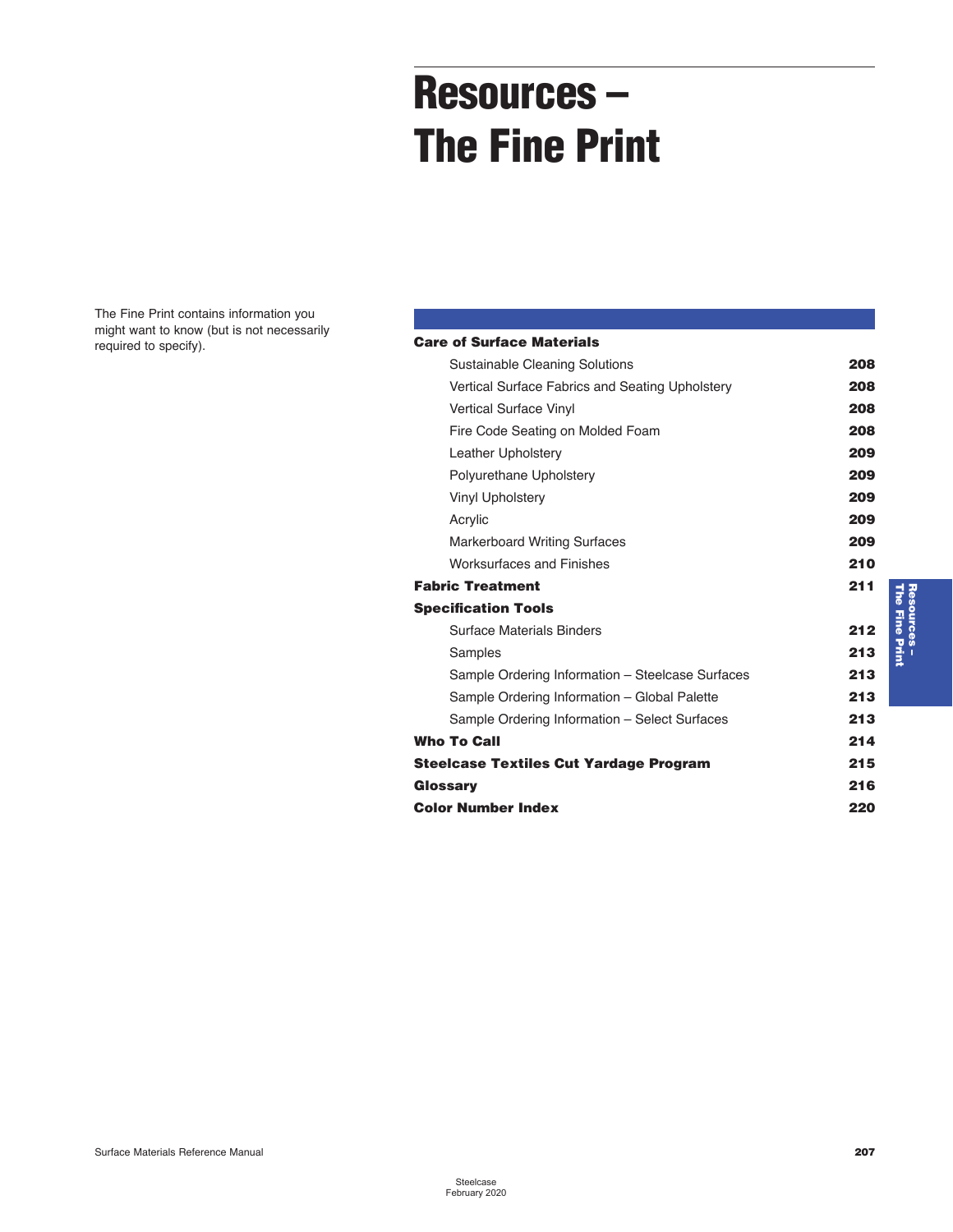### <span id="page-12-0"></span>**Care of Surface Materials**

#### **Sustainable Cleaning Solutions**

. . . . . . . . . . . . . . . . . . . . . . . . . . . . . . . . . . . . . . . . . . . . . . . . . . . . . . . . . . . . . . . . . . . . . . . . . . . . . . . . . . . . . . . . . . . . . . . . . . . . . . . . . . . . . . . . . . . . . . . . . . . . . . . . . . . . . . . . . . . . . . .

A variety of companies and groups assert that their cleaning products are better for humans and the environment than others. Steelcase has not evaluated all of these claims, but believes that Green Seal (www. greenseal.org) is one good source for identifying sustainable cleaning solutions. Green Seal is an independent nonprofit organization with experience in certifying products and services that are sustainable. When searching the site, use GS[-37](#page--1-0) as the life cycle-based sustainability standard.

#### **Vertical Surface Fabrics and Seating Upholstery**

Remove as much soil or staining material as possible by carefully vacuuming, brushing, or scraping with a dull instrument.

#### **Cleaning codes** apply only to the

outer part of your fabric. Do not over-wet the fabric! If you do, you may damage the upholstery's filling materials. Special finishes or laminations, such as a protective coating (e.g., C-1<sup>™</sup>) or a flame-retardant treatment, may modify a fabric's cleaning code due to the adhesive type used in lamination (e.g., "WS" code may change to "S" or "W" code).

**W** – Clean only with water-based shampoo or foam upholstery cleaner. (Water-based cleaning agents are often sold as upholstery shampoo. They are usually sold as foams, concentrated liquids, and dry compounds. Do not over wet. Do not use dry cleaning solvents. Pile fabric may require brushing to restore its appearance. Remove cushion covers to launder.

**S** – Clean only with dry cleaning solvent. Do not saturate. Do not use water. Remove cushion covers to launder.

**WS** – Clean with a mild detergent shampoo, foam, or dry cleaning solvents. Do not saturate with liquids. Pile fabric may require brushing to restore its appearance. Remove cushion covers to launder.

**X** – Do not clean with either water or solvent-based cleaner. Use only vacuuming or light brushing.

#### **Cleaning Code W**

. . . . . . . . . . . . . . . . . . . . . . . . . . . . . . . . . . . . . . . . . . . . . . . . . . . . . . . . . . . . . . . . . . . . . . . . . . . . . . . . . . . . . . . . . . . . . . . . . . . . . . . . . . . . . . . . . . . . . . . . . . . . . . . . . . . . . . . . . . . . . . .

Follow these directions for removing water-borne, non-greasy soil or stains (such as coffee, milk, soft drinks, fruit juices, washable ink, etc.):

**[1](#page-0-0)** Gently apply a water-based cleaner, that is specifically made for cleaning fabric, to the soiled area using a clean cloth or sponge, such as an upholstery shampoo. **[2](#page--1-0)** Work the cleaner into a lather or foam, if possible, to minimize soaking the fabric. Using light brushing motions, work from the outside of the soiled area toward the center to prevent rings.

**3** Allow fabric to dry completely, then vacuum thoroughly.

#### **Cleaning Code S**

Follow these directions for removing oil-borne soil or stains (such as salad dressing, grease, lipstick, ball-point ink. etc.):

- **1** Gently apply a dry-cleaning fluid to the soiled area using a dampened, clean cloth or soft-bristle brush.
- **[2](#page--1-0)** Using quick, light, rubbing or brushing strokes, work from the outside of the soiled area toward the center to prevent rings. Avoid soaking the fabric.
- **3** Gently blot with a clean, absorbent cloth to soak up and remove dampened soil.
- **4** Allow fabric to dry completely, then vacuum thoroughly.

#### **Large Areas**

When large fabric areas must be cleaned, such as complete panels, it is recommended that you employ a professional cleaning firm that uses a dry-foam upholstery shampoo and an immediate wet pick-up vacuum system, that does not exceed 170F.

#### **Do not steam clean** or use other methods that soak or heat the fabric.

Regular and proper maintenance of your upholstery fabric permits less frequent cleaning.

Maintenance is routine, on-going care which reduces soil buildup on a fabric's surface. Maintenance also includes treating spots and stains promptly.

Vacuum regularly with a proper upholstery attachment to remove air-borne dust and lint thoroughly.

Clean periodically to remove accumulated grime and retain the fabric's original appearance as much as possible.

. . . . . . . . . . . . . . . . . . . . . . . . . . . . . . . . . . . . . . . . . . . . . . . . . . . . . . . . . . . . . . . . . . . . . . . . . . . . . . . . . . . . . . . . . . . . . . . . . . . . . . . . . . . . . . . . . . . . . . . . . . . . . . . . . . . . . . . . . . . . . . .

. . . . . . . . . . . . . . . . . . . . . . . . . . . . . . . . . . . . . . . . . . . . . . . . . . . . . . . . . . . . . . . . . . . . . . . . . . . . . . . . . . . . . . . . . . . . . . . . . . . . . . . . . . . . . . . . . . . . . . . . . . . . . . . . . . . . . . . . . . . . . . .

Clean protective arm covers and head rests so they do not look different from the rest of your upholstery. Promptly treat spots and stains. (An International Fabricare study confirmed the detrimental effects of allowing stains to age, when they could have been successfully removed, if treated immediately. After one week, 20% of stains could not be removed. After [3](#page--1-0) weeks, 50% of stains could not be removed. If stain has oxidized, or totally hardened, it forms an insoluble product that cannot be removed). Turn and rotate loose cushions to equalize wear and soiling.

#### **Fire Code Seating on Molded Foam**

Because of the heat application used to adhere the fabric to the foam substrate. do not use steam in cleaning the Fire Code Seating (FCS) fabric. This heat could melt the adhesive and loosen the fabric. Use a dry-shampoo application that has a wet pick-up. A wet pick-up minimizes moisture in the foam that may cause future mildew or breakdown in the foam.

#### **Leather Upholstery**

Dusting with a clean, dry cloth is the recommended routine cleaning method for an aniline-dyed, full-grain leather. For spots and spills, wipe excess liquid immediately and let air dry. If necessary, use lukewarm water and mild non-detergent soap, work into a thin lather with a soft cloth, rinse with clean water, and buff to restore luster. The use of any other product could cause

reactions with the solvent-free chemicals used in the tanning process.

Part of leather's unique appeal is the sophisticated aging process that occurs over time. Soft, comfort wrinkles can appear upon use and are considered common. Comfort wrinkles are a normal characteristic of leather and are part of the natural qualities and softness that leather provides. Leather has naturally occurring markings from the everyday activities of an animal's life and as a result, some of these markings can show on an upholstered chair. These markings are what give each chair unique character and premium quality.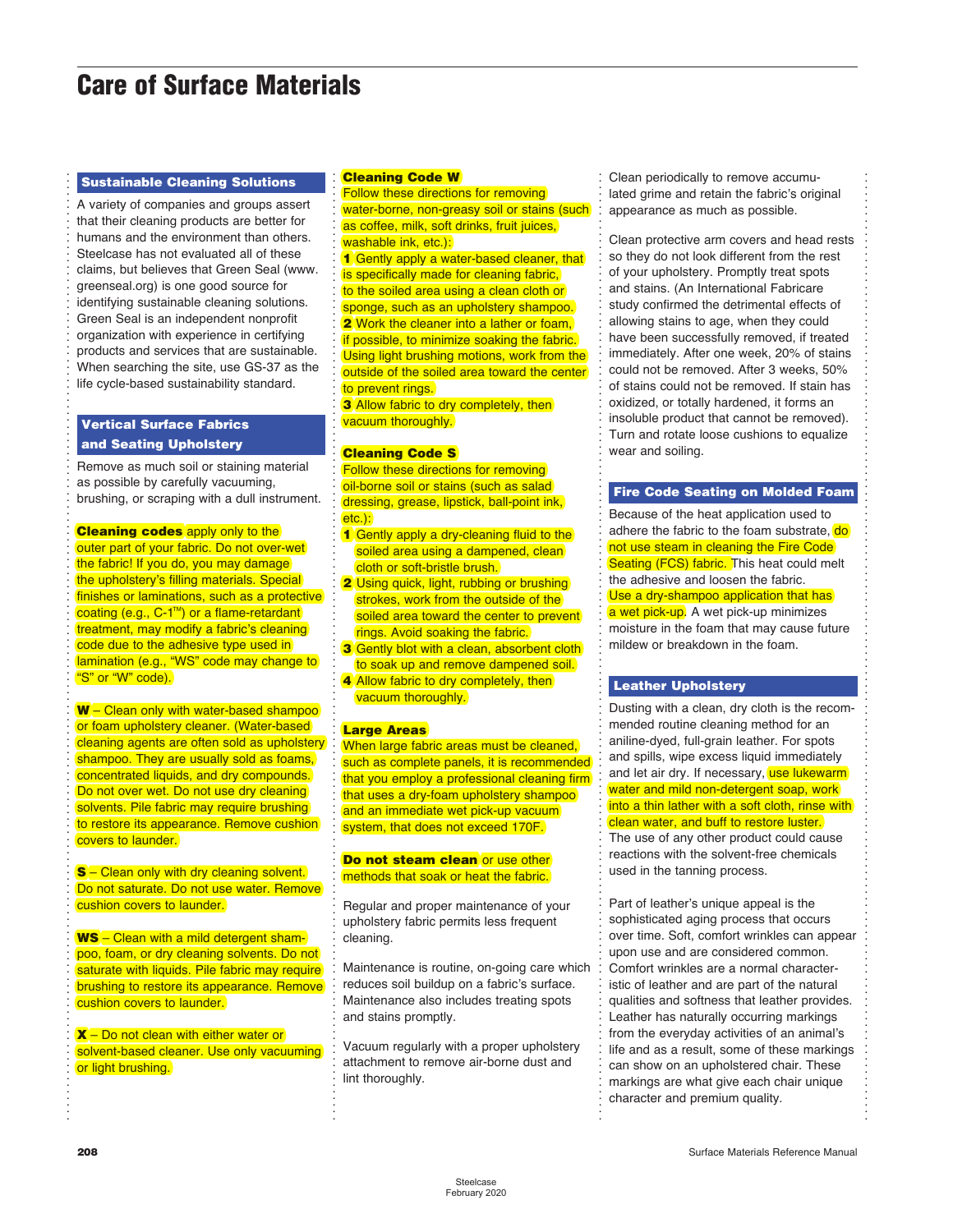. . . . . . . . . . . . . . . . . . . . . . . . . . . . . . . . . . . . . . . . . . . . . . . . . . . . . . . . . . . . . . . . . . . . . . . . . . . . . . . . . . . . . . . . . . . . . . . . . . . . . . . . . . . . . . . . . . . . . . . . . . . . . . . . . . . . . . . . . . . . . . .

#### **Polyurethane Upholstery**

<span id="page-13-0"></span>. . . . . . . . . . . . . . . . . . . . . . . . . . . . . . . . . . . . . . . . . . . . . . . . . . . . . . . . . . . . . . . . . . . . . . . . . . . . . . . . . . . . . . . . . . . . . . . . . . . . . . . . . . . . . . . . . . . . . . . . . . . . . . . . . . . . . . . . . . . . . . .

For regular maintenance, use lukewarm water and mild soap to remove most soil and stain. Do not over-saturate the material with water.

For stubborn stains, remove as much soil or staining from the material as possible by carefully vacuuming or brushing with a dull instrument. Lift most stains with an alcohol-based cleaner. Disinfect using [10:](#page--1-0)[1](#page-0-0) water /bleach solution. Thoroughly rinse all cleaning solution residue with water and let air dry. To remove ballpoint pen, address the stain immediately by wiping with isopropyl alcohol (rubbing alcohol). Not all ink stains can be removed.

Never use furniture polishes, oils, solvents, varnishes, abrasive cleaners, or solutions of ammonia and water on polyurethane.

#### **Vinyl Upholstery**

Clean the soiled area with mild soap and water; then rinse with fresh water and wipe dry with clean cloth. For more difficult stains, wipe affected area with a soft cloth or soft bristle brush using a non-abrasive cleaner, for example, Formula 409 or **Fantastik.** Rinse with fresh water and wipe dry.

Never use furniture polish, oils, varnishes, abrasive cleaners or ammonia. Isopropyl Alcohol (70%) can be used to remove the most difficult stains that cannot be removed with soap and water. It is important to rinse the cleaned area with fresh water after applying the alcohol solution.

#### **Acrylic**

. . . . . . . . . . . . . . . . . . . . . . . . . . . . . . . . . . . . . . . . . . . . . . . . . . . . . . . . . . . . . . . . . . . . . . . . . . . . . . . . . . . . . . . . . . . . . . . . . . . . . . . . . . . . . . . . . . . . . . . . . . . . . . . . . . . . . . . . . . . . . . .

Dust with a soft, damp cloth or chamois. Clean only with mild soap, detergent and water, or Pledge. **Do not** use windowcleaning fluids, scouring compounds, gritty cloths, leaded or ethyl gasolines, or strong solvents such as alcohol, acetone, carbon tetrachloride, etc. To remove tar, grease, paint, etc., use naphtha or kerosene. Rinse well and dry with a soft, damp cloth or chamois. Polish acrylic by applying a thin, even coating of automobile paste wax with a soft cloth. Do not use a cleaner-wax combination. Remove minor surface scratches by waxing. Remove deeper scratches by sanding lightly with 400-grit, "wet or dry" sandpaper and buffing with a clean, muslin wheel dressed with a good grade of fine-grit buffing compound. A  $\frac{1}{4}$ " electric drill with a 4" buffing wheel has sufficient RPMs. Buff lightly with a clean cotton flannel or jersey cloth.

Avoid aromatic solvents and abrasives. Acrylic is combustible, so observe fire and safety procedures appropriate for compatible forms of wood. Do not expose to excessive heat or flame.

#### **Markerboard Writing Surfaces**

Use dry erase markers only. Remove dry-erase markings with a markerboard eraser or soft cloth as often as possible. Change erasers, as they become dirty. Dirty erasers will leave ink residue on the surface.

For daily cleaning, or as needed, use a dry erase cleaner, or a non-abrasive household cleaner, such as glass cleaner. This may be done with a soft cloth or sponge. Dry the surface with a soft cloth prior to writing. All markings should be removed weekly.

#### **Caution:**

. . . . . . . . . . . . . . . . . . . . . . . . . . . . . . . . . . . . . . . . . . . . . . . . . . . . . . . . . . . . . . . . . . . . . . . . . . . . . . . . . . . . . . . . . . . . . . . . . . . . . . . . . . . . . . . . . . . . . . . . . . . . . . . . . . . . . . . . . . . . . . .

• Do not use permanent markers on markerboard surfaces. In the event a permanent marker is used, removal of markings may be attempted by using dry erase cleaner, or by writing over the marking with a dry erase marker and erasing with a markerboard eraser or soft cloth.

• Do not use abrasive cleaners or solvent type cleaning solutions, such as Ketones (Acetone, MEK, etc.) lacquer thinner, nail polish remover, etc. because they may remove the finish from the markerboard surface.

#### **Cleaning Instructions for Answer Markerboard Skins:**

- **[1](#page-0-0)** Use clean dry eraser or microfiber cloth to remove as much ink as possible.
- **[2](#page--1-0)** Use Expo cleaner or other markerboard cleaner with microfiber cloth. If the markerboards are used daily, cleaning may be required [2-3](#page--1-0) times a week.
- **[3](#page--1-0)** For heavily used boards and persistent markings, clean with 91% Isopropyl Alcohol (IPA) with a microfiber cloth. It is recommended that the markerboard skins be cleaned with 91% IPA once a week. *Tip: Use of household cleaners on Answer markerboard skins is not recommended.*